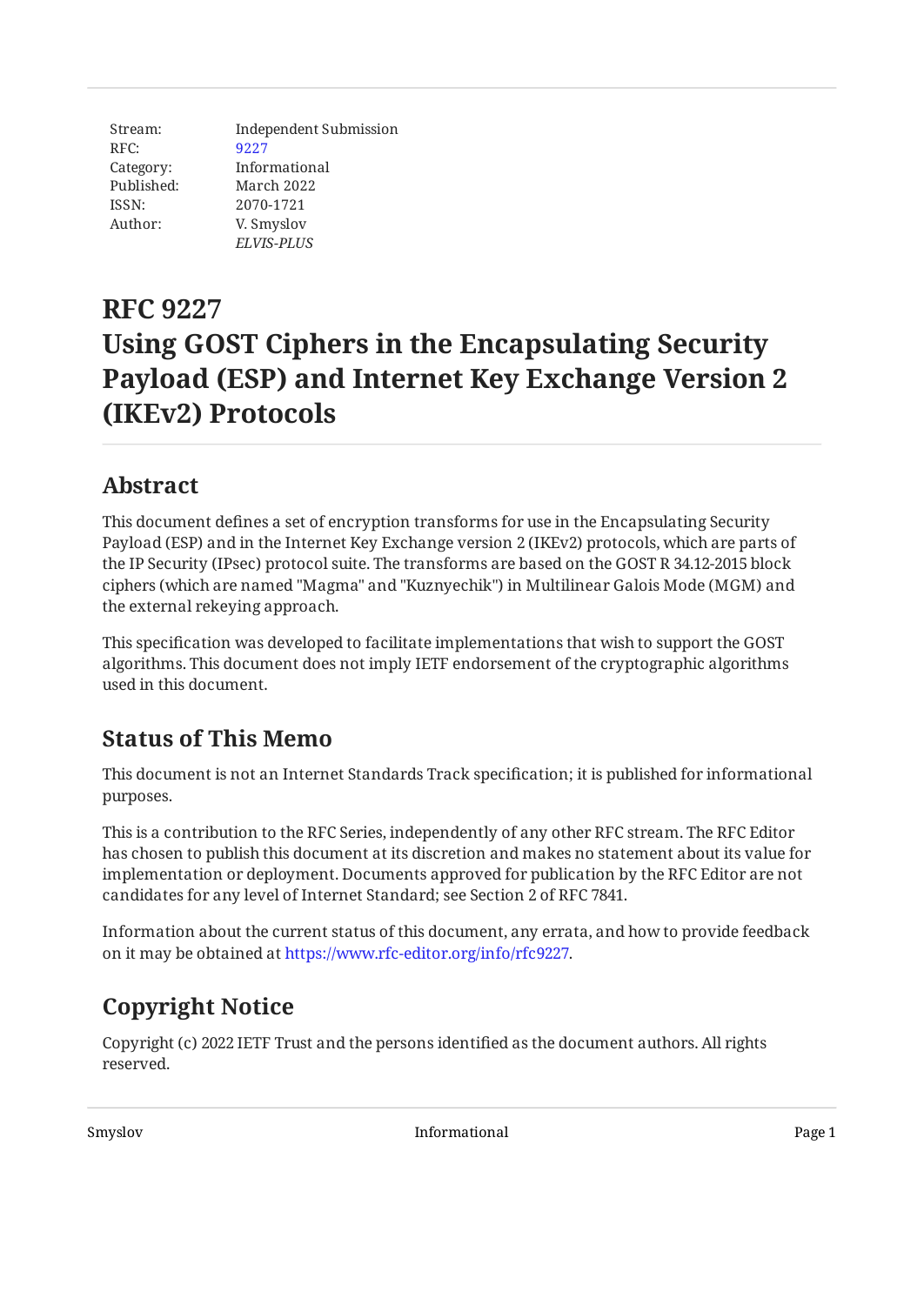This document is subject to BCP 78 and the IETF Trust's Legal Provisions Relating to IETF Documents (<https://trustee.ietf.org/license-info>) in effect on the date of publication of this document. Please review these documents carefully, as they describe your rights and restrictions with respect to this document.

### <span id="page-1-0"></span>**[Table of Contents](#page-1-0)**

- [1](#page-2-0). [Introduction](#page-2-0)
- [2](#page-2-1). [Requirements Language](#page-2-1)
- [3](#page-2-2). [Overview](#page-2-2)
- [4](#page-3-0). [Description of Transforms](#page-3-0)
	- [4.1.](#page-3-1) [Tree-Based External Rekeying](#page-3-1)
	- [4.2.](#page-4-0) [Initialization Vector Format](#page-4-0)
	- [4.3.](#page-5-0) [Nonce Format for MGM](#page-5-0)
		- [4.3.1](#page-5-1). [MGM Nonce Format for Transforms Based on the "Kuznyechik" Cipher](#page-5-1)
		- [4.3.2](#page-6-0). [MGM Nonce Format for Transforms Based on the "Magma" Cipher](#page-6-0)
	- [4.4.](#page-6-1) [Keying Material](#page-6-1)
	- [4.5.](#page-7-0) [Integrity Check Value](#page-7-0)
	- [4.6.](#page-7-1) [Plaintext Padding](#page-7-1)
	- [4.7.](#page-7-2) [AAD Construction](#page-7-2)
		- [4.7.1](#page-7-3). [ESP AAD](#page-7-3)
		- [4.7.2](#page-9-0). [IKEv2 AAD](#page-9-0)
	- [4.8.](#page-9-1) [Using Transforms](#page-9-1)
- [5](#page-10-0). [Security Considerations](#page-10-0)
- [6](#page-11-0). [IANA Considerations](#page-11-0)
- [7](#page-11-1). [References](#page-11-1)
	- [7.1.](#page-11-2) [Normative References](#page-11-2)
	- [7.2.](#page-12-0) [Informative References](#page-12-0)
- [Appendix A.](#page-13-0) [Test Vectors](#page-13-0)

[Acknowledgments](#page-21-0)

[Author's Address](#page-21-1)

Smyslov Bage 2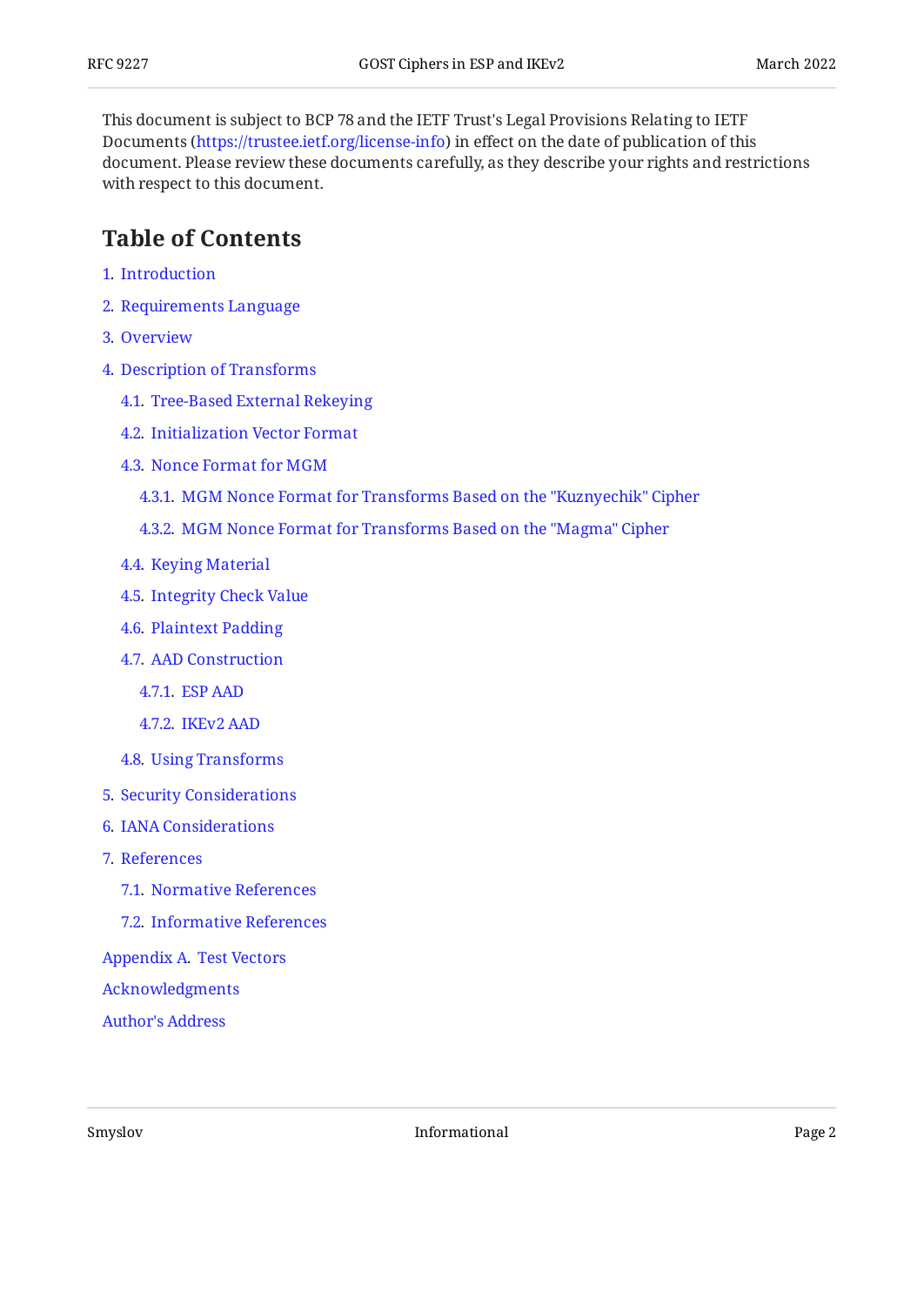## <span id="page-2-0"></span>**[1. Introduction](#page-2-0)**

The IP Security (IPsec) protocol suite consists of several protocols, of which the Encapsulating Security Payload (ESP) [RFC4303] and the Internet Key Exchange version 2 (IKEv2) [RFC7296] are most widely used. This document defines four transforms for ESP and IKEv2 based on Russian cryptographic standard algorithms (often referred to as "GOST" algorithms). These definitions are based on the recommendations [GOST-ESP] established by the Federal Agency on Technical Regulating and Metrology (Rosstandart), which describe how Russian cryptographic standard algorithms are used in ESP and IKEv2. The transforms defined in this document are based on two block ciphers from Russian cryptographic standard algorithms -- "Kuznyechik" [[GOST3412-2015](#page-12-3)] [[RFC7801\]](#page-12-4) and "Magma" [GOST3412-2015] [RFC8891] in Multilinear Galois Mode (MGM) [[GOST-](#page-12-6)[MGM\]](#page-12-6) [RFC9058]. These transforms provide Authenticated Encryption with Associated Data (AEAD). An external rekeying mechanism, described in [RFC8645], is also used in these transforms to limit the load on session keys.

Because the GOST specification includes the definition of both 128-bit ("Kuznyechik") and 64-bit ("Magma") block ciphers, both are included in this document. Implementers should make themselves aware of the relative security and other cost-benefit implications of the two ciphers. See [Section 5](#page-10-0) for more details.

This specification was developed to facilitate implementations that wish to support the GOST algorithms. This document does not imply IETF endorsement of the cryptographic algorithms used in this document.

### <span id="page-2-1"></span>**[2. Requirements Language](#page-2-1)**

The key words "MUST", "MUST NOT", "REQUIRED", "SHALL", "SHALL NOT", "SHOULD", "SHOULD NOT", "**RECOMMENDED", "NOT RECOMMENDED", "MAY",** and "OPTIONAL" in this document are to be interpreted as described in BCP 14 [RFC2119] [RFC8174] when, and only when, they appear in all capitals, as shown here.

### <span id="page-2-2"></span>**[3. Overview](#page-2-2)**

Russian cryptographic standard algorithms, often referred to as "GOST" algorithms, constitute a set of cryptographic algorithms of different types -- ciphers, hash functions, digital signatures, etc. In particular, Russian cryptographic standard [\[GOST3412-2015](#page-12-3)] defines two block ciphers --"Kuznyechik" (also defined in [[RFC7801\]](#page-12-4)) and "Magma" (also defined in [RFC8891]). Both ciphers use a 256-bit key. "Kuznyechik" has a block size of 128 bits, while "Magma" has a 64-bit block.

Multilinear Galois Mode (MGM) is an AEAD mode defined in [[GOST-MGM\]](#page-12-6) and [[RFC9058\]](#page-12-7). It is claimed to provide defense against some attacks on well-known AEAD modes, like Galois/Counter Mode (GCM).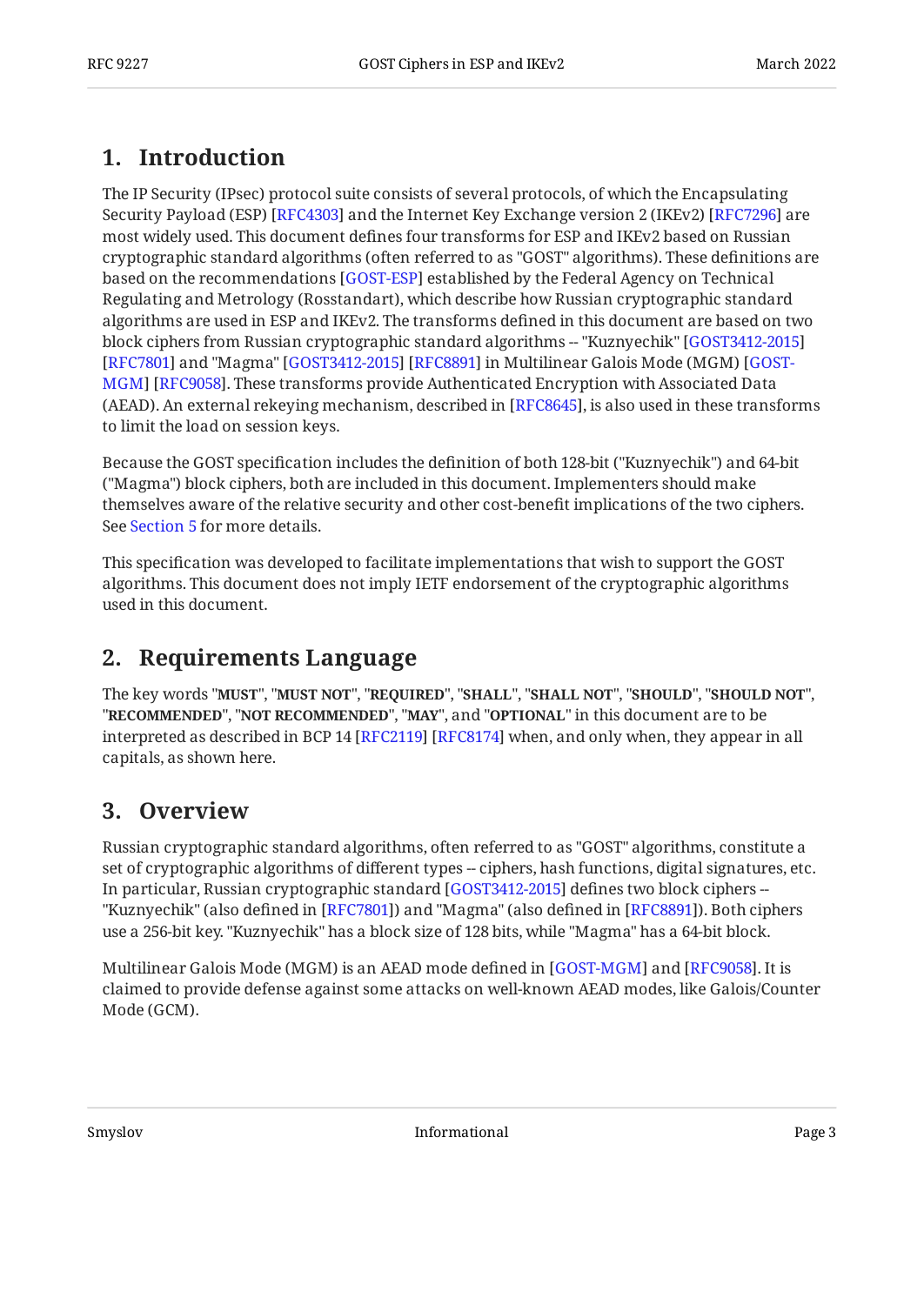[[RFC8645\]](#page-13-1) defines mechanisms that can be used to limit the number of times any particular session key is used. One of these mechanisms, called external rekeying with tree-based construction(defined in Section 5.2.3 of [RFC8645]), is used in the defined transforms. For the purpose of deriving subordinate keys, the Key Derivation Function (KDF) KDF\_GOSTR3411\_2012\_256,defined in Section 4.5 of [RFC7836], is used. This KDF is based on a Hashed Message Authentication Code (HMAC) construction [RFC2104] with a Russian GOST hash function defined in Russian cryptographic standard [GOST3411-2012] (also defined in [RFC6986]).

## <span id="page-3-0"></span>**[4. Description of Transforms](#page-3-0)**

This document defines four transforms of Type 1 (Encryption Algorithm) for use in ESP and IKEv2. All of them use MGM as the mode of operation with tree-based external rekeying. The transforms differ in underlying ciphers and in cryptographic services they provide.

- ENCR\_KUZNYECHIK\_MGM\_KTREE (Transform ID 32) is an AEAD transform based on the "Kuznyechik" algorithm; it provides confidentiality and message authentication and thus can be used in both ESP and IKEv2.
- ENCR\_MAGMA\_MGM\_KTREE (Transform ID 33) is an AEAD transform based on the "Magma" algorithm; it provides confidentiality and message authentication and thus can be used in both ESP and IKEv2.
- ENCR\_KUZNYECHIK\_MGM\_MAC\_KTREE (Transform ID 34) is a MAC-only transform based on the "Kuznyechik" algorithm; it provides no confidentiality and thus can only be used in ESP, but not in IKEv2.
- ENCR\_MAGMA\_MGM\_MAC\_KTREE (Transform ID 35) is a MAC-only transform based on the "Magma" algorithm; it provides no confidentiality and thus can only be used in ESP, but not in IKEv2.

Note that transforms ENCR\_KUZNYECHIK\_MGM\_MAC\_KTREE and

ENCR\_MAGMA\_MGM\_MAC\_KTREE don't provide any confidentiality, but they are defined as Type 1 (Encryption Algorithm) transforms because of the need to include an Initialization Vector (IV), which is impossible for Type 3 (Integrity Algorithm) transforms.

#### <span id="page-3-1"></span>**[4.1. Tree-Based External Rekeying](#page-3-1)**

All four transforms use the same tree-based external rekeying mechanism. The idea is that the key that is provided for the transform is not directly used to protect messages. Instead, a tree of keys is derived using this key as a root. This tree may have several levels. The leaf keys are used for message protection, while intermediate-node keys are used to derive lower-level keys, includingleaf keys. See Section 5.2.3 of [RFC8645] for more details. This construction allows us to protect a large amount of data, at the same time providing a bound on a number of times any particular key in the tree is used, thus defending against some side-channel attacks and also increasing the key lifetime limitations based on combinatorial properties.

The transforms defined in this document use a three-level tree. The leaf key that protects a message is computed as follows: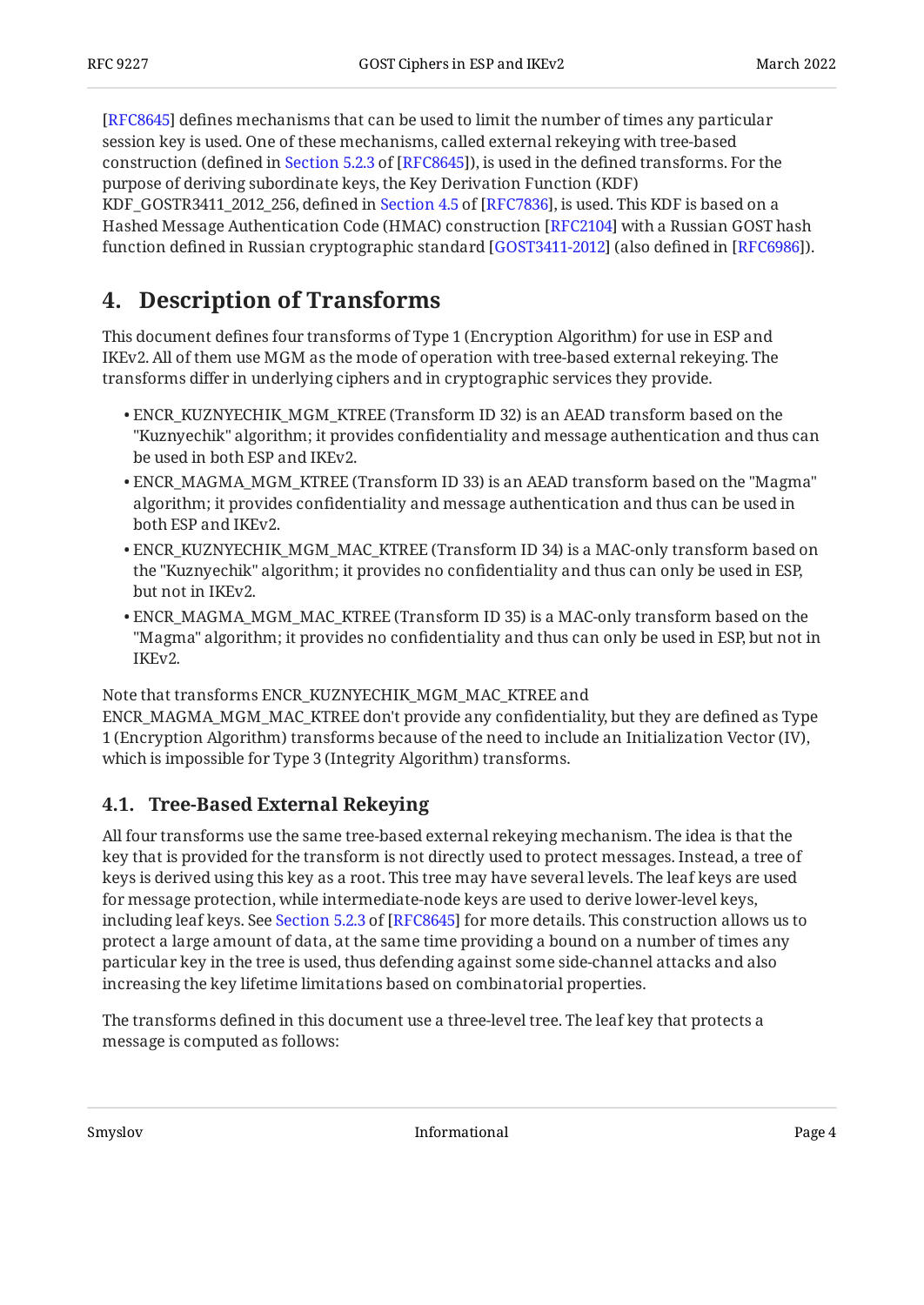|              | K_msg = KDF (KDF (KDF (K, 11, 0x00   i1), 12, i2), 13, i3)                                                                                                                                                                                               |  |  |
|--------------|----------------------------------------------------------------------------------------------------------------------------------------------------------------------------------------------------------------------------------------------------------|--|--|
| where:       |                                                                                                                                                                                                                                                          |  |  |
| KDF(k, l, s) | Key Derivation Function KDF_GOSTR3411_2012_256 (defined in Section 4.5 of<br>[RFC7836]), which accepts three input parameters -- a key (k), a label (l), and a<br>seed (s) -- and provides a new key as output                                           |  |  |
| K            | the root key for the tree (see Section 4.4)                                                                                                                                                                                                              |  |  |
| 11, 12, 13   | labels defined as 6-octet ASCII strings without null termination:                                                                                                                                                                                        |  |  |
|              | $11 =$ "level1"                                                                                                                                                                                                                                          |  |  |
|              | $12 =$ "level2"                                                                                                                                                                                                                                          |  |  |
|              | $13 =$ "level3"                                                                                                                                                                                                                                          |  |  |
| i1, i2, i3   | parameters that determine which keys out of the tree are used on each level.<br>Together, they determine a leaf key that is used for message protection; the<br>length of i1 is one octet, and i2 and i3 are two-octet integers in network byte<br>order |  |  |
|              | indicates concatenation                                                                                                                                                                                                                                  |  |  |

This construction allows us to generate up to  $2^8$  keys on level 1 and up to  $2^{16}$  keys on levels 2 and 3. So, the total number of possible leaf keys generated from a single Security Association (SA) key is  $2^{40}$ .

This specification doesn't impose any requirements on how frequently external rekeying takes place. It is expected that the sending application will follow its own policy dictating how many times the keys on each level must be used.

#### <span id="page-4-0"></span>**[4.2. Initialization Vector Format](#page-4-0)**

Each message protected by the defined transforms **MUST** contain an IV. The IV has a size of 64 bits and consists of four fields. The fields i1, i2, and i3 are parameters that determine the particular leaf key this message was protected with (see [Section 4.1](#page-3-1)). The fourth field is a counter, representing the message number for this key.

<span id="page-4-1"></span>

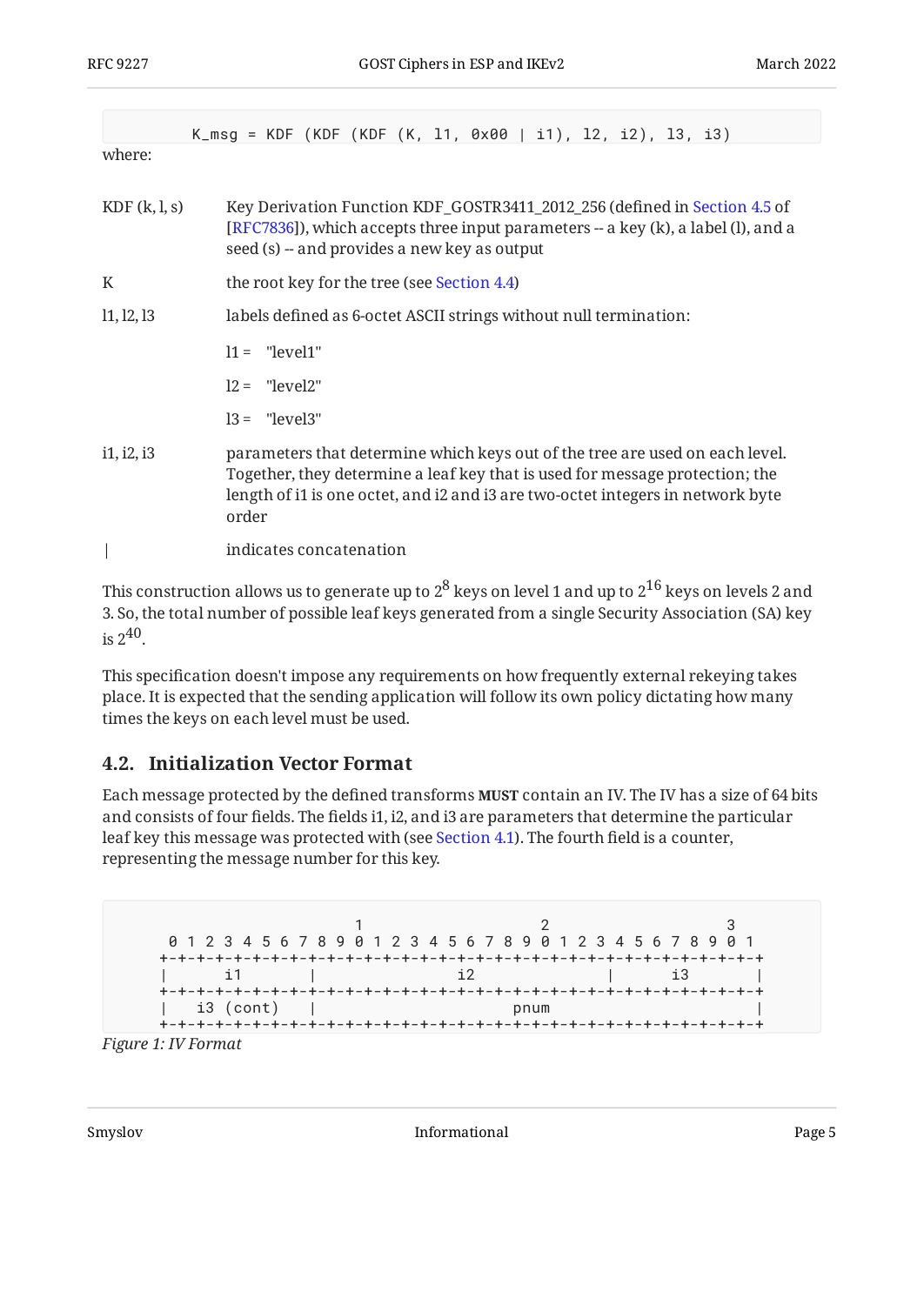where:

i1 (1 octet), i2 (2 octets), i3 (2 octets): parameters that determine the particular key used to protect this message; 2-octet parameters are integers in network byte order

```
pnum (3 octets):
message counter in network byte order for the leaf key protecting this
  message; up to 2^{24} messages may be protected using a single leaf key
```
For any given SA, the IV **MUST NOT** be used more than once, but there is no requirement that IV be unpredictable.

#### <span id="page-5-0"></span>**[4.3. Nonce Format for MGM](#page-5-0)**

MGM requires a per-message nonce (called the Initial Counter Nonce, or ICN in [RFC9058]) that **MUST** be unique in the context of any leaf key. The size of the ICN is n-1 bits, where n is the block size of the underlying cipher. The two ciphers used in the transforms defined in this document have different block sizes, so two different formats for the ICN are defined.

MGM specification requires that the nonce be n-1 bits in size, where n is the block size of the underlying cipher. This document defines MGM nonces having n bits (the block size of the underlying cipher) in size. Since n is always a multiple of 8 bits, this makes MGM nonces having a whole number of octets. When used inside MGM, the most significant bit of the first octet of the nonce (represented as an octet string) is dropped, making the effective size of the nonce equal to n-1 bits. Note that the dropped bit is a part of the "zero" field (see Figures [2](#page-5-2) and [3\)](#page-6-2), which is always set to 0, so no information is lost when it is dropped.

#### <span id="page-5-1"></span>**[4.3.1. MGM Nonce Format for Transforms Based on the "Kuznyechik" Cipher](#page-5-1)**

For transforms based on the "Kuznyechik" cipher (ENCR\_KUZNYECHIK\_MGM\_KTREE and ENCR\_KUZNYECHIK\_MGM\_MAC\_KTREE), the ICN consists of a "zero" octet; a 24-bit message counter; and a 96-bit secret salt, which is fixed for the SA and is not transmitted.

<span id="page-5-2"></span>

*[Figure 2: Nonce Format for Transforms Based on the "Kuznyechik" Cipher](#page-5-2)* 

where:

zero (1 octet): set to 0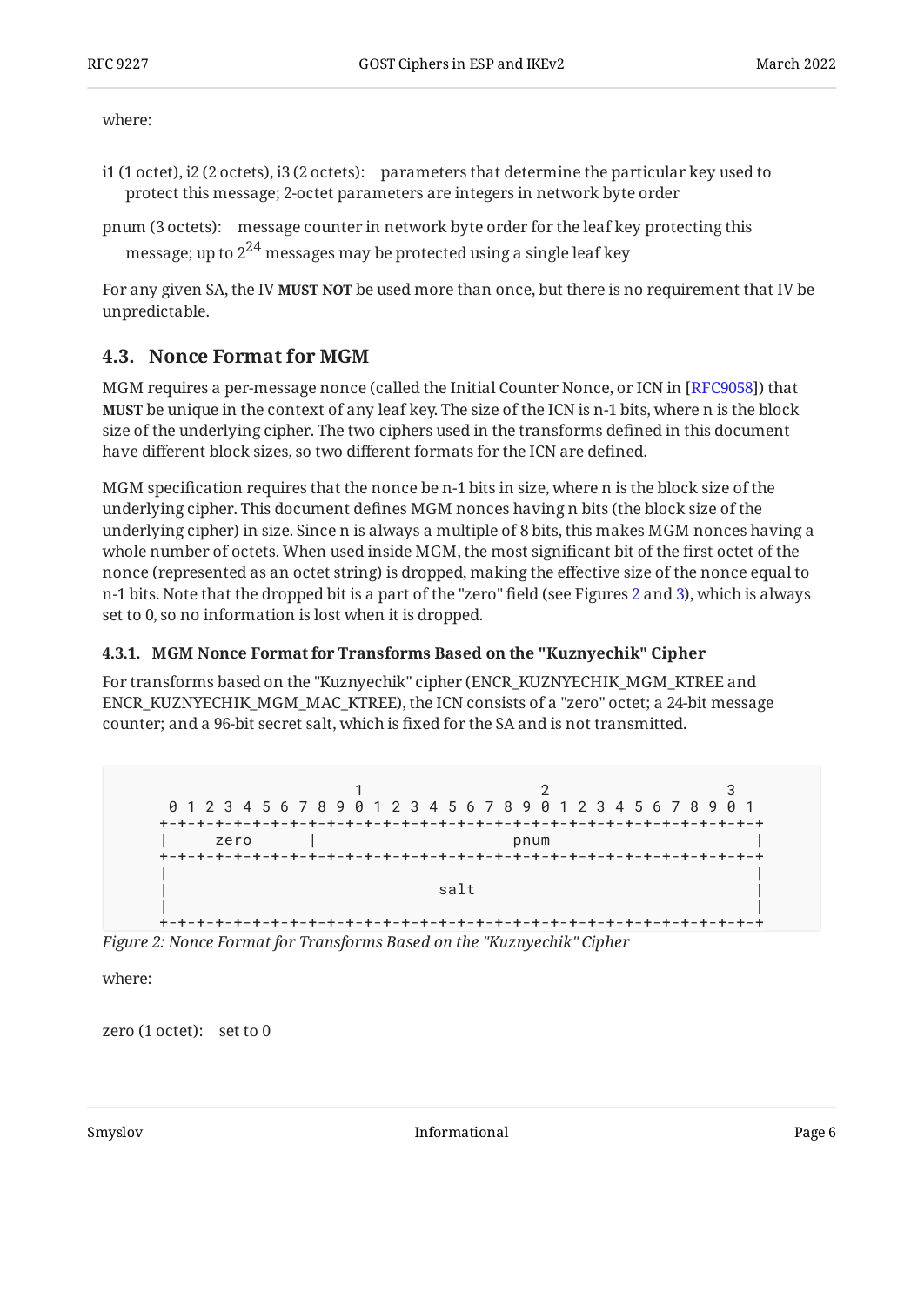pnum (3 octets): the counter for the messages protected by the given leaf key; this field **MUST** be equal to the pnum field in the IV

salt (12 octets): secret salt. The salt is a string of bits that are formed when the SA is created (see [Section 4.4](#page-6-1) for details). The salt does not change during the SA's lifetime and is not transmitted on the wire. Every SA will have its own salt.

#### <span id="page-6-0"></span>**[4.3.2. MGM Nonce Format for Transforms Based on the "Magma" Cipher](#page-6-0)**

For transforms based on the "Magma" cipher (ENCR\_MAGMA\_MGM\_KTREE and ENCR\_MAGMA\_MGM\_MAC\_KTREE), the ICN consists of a "zero" octet; a 24-bit message counter; and a 32-bit secret salt, which is fixed for the SA and is not transmitted.

```
1 2 3
 0 1 2 3 4 5 6 7 8 9 0 1 2 3 4 5 6 7 8 9 0 1 2 3 4 5 6 7 8 9 0 1
+-+-+-+-+-+-+-+-+-+-+-+-+-+-+-+-+-+-+-+-+-+-+-+-+-+-+-+-+-+-+-+-+
| zero | pnum |
+-+-+-+-+-+-+-+-+-+-+-+-+-+-+-+-+-+-+-+-+-+-+-+-+-+-+-+-+-+-+-+-+
\vert salt \vert+-+-+-+-+-+-+-+-+-+-+-+-+-+-+-+-+-+-+-+-+-+-+-+-+-+-+-+-+-+-+-+-+
```
*[Figure 3: Nonce Format for Transforms Based on the "Magma" Cipher](#page-6-2)* 

where:

zero (1 octet): set to 0

- pnum (3 octets): the counter for the messages protected by the given leaf key; this field **MUST** be equal to the pnum field in the IV
- salt (4 octets): secret salt. The salt is a string of bits that are formed when the SA is created (see [Section 4.4](#page-6-1) for details). The salt does not change during the SA's lifetime and is not transmitted on the wire. Every SA will have its own salt.

### <span id="page-6-1"></span>**[4.4. Keying Material](#page-6-1)**

We'll call a string of bits that is used to initialize the transforms defined in this specification a "transform key". The transform key is a composite entity consisting of the root key for the tree and the secret salt.

The transform key for the ENCR\_KUZNYECHIK\_MGM\_KTREE and ENCR\_KUZNYECHIK\_MGM\_MAC\_KTREE transforms consists of 352 bits (44 octets), of which the first 256 bits is a root key for the tree (denoted as K in [Section 4.1\)](#page-3-1) and the remaining 96 bits is a secret salt (see [Section 4.3.1\)](#page-5-1).

The transform key for the ENCR\_MAGMA\_MGM\_KTREE and ENCR\_MAGMA\_MGM\_MAC\_KTREE transforms consists of 288 bits (36 octets), of which the first 256 bits is a root key for the tree (denoted as K in [Section 4.1\)](#page-3-1) and the remaining 32 bits is a secret salt (see [Section 4.3.2\)](#page-6-0).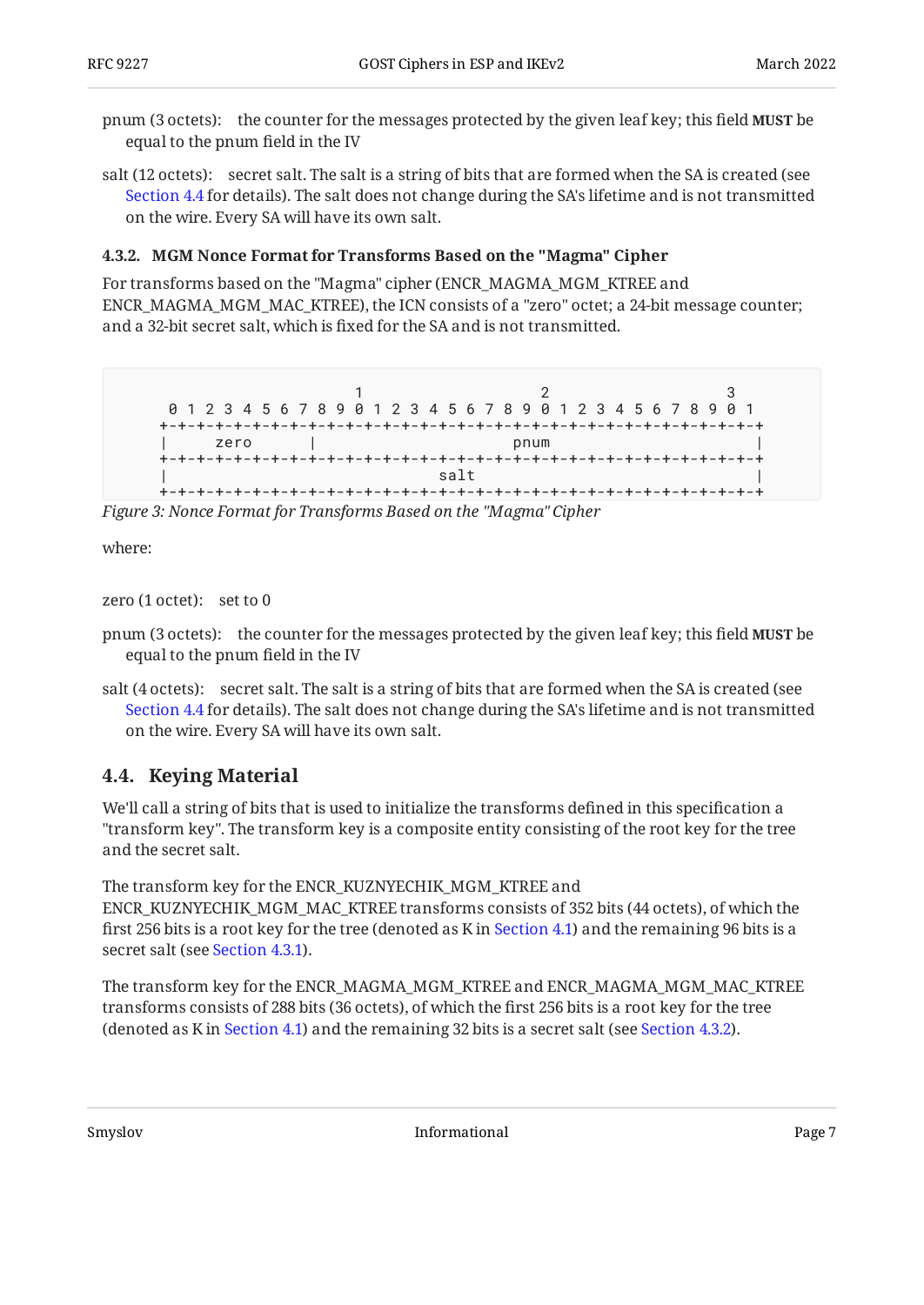In the case of ESP, the transform keys are extracted from the KEYMAT as defined in [Section 2.17](https://www.rfc-editor.org/rfc/rfc7296#section-2.17) of [[RFC7296\]](#page-12-1). In the case of IKEv2, the transform keys are either SK\_ei or SK\_er, which are generated asdefined in Section 2.14 of [RFC7296]. Note that since these transforms provide authenticated encryption, no additional keys are needed for authentication. This means that, in the case of IKEv2, the keys SK\_ai/SK\_ar are not used and **MUST** be treated as having zero length.

### <span id="page-7-0"></span>**[4.5. Integrity Check Value](#page-7-0)**

The length of the authentication tag that MGM can compute is in the range from 32 bits to the blocksize of the underlying cipher. Section 4 of [RFC9058] states that the authentication tag length **MUST** be fixed for a particular protocol. For transforms based on the "Kuznyechik" cipher (ENCR\_KUZNYECHIK\_MGM\_KTREE and ENCR\_KUZNYECHIK\_MGM\_MAC\_KTREE), the resulting Integrity Check Value (ICV) length is set to 96 bits. For transforms based on the "Magma" cipher (ENCR\_MAGMA\_MGM\_KTREE and ENCR\_MAGMA\_MGM\_MAC\_KTREE), the full ICV length is set to the block size (64 bits).

#### <span id="page-7-1"></span>**[4.6. Plaintext Padding](#page-7-1)**

The transforms defined in this document don't require any plaintext padding, as specified in [[RFC9058\]](#page-12-7). This means that only those padding requirements that are imposed by the protocol are applied (4 bytes for ESP, no padding for IKEv2).

### <span id="page-7-3"></span><span id="page-7-2"></span>**[4.7. AAD Construction](#page-7-2)**

#### **[4.7.1. ESP AAD](#page-7-3)**

Additional Authenticated Data (AAD) in ESP is constructed differently, depending on the transform being used and whether the Extended Sequence Number (ESN) is in use or not. The ENCR\_KUZNYECHIK\_MGM\_KTREE and ENCR\_MAGMA\_MGM\_KTREE transforms provide confidentiality, so the content of the ESP body is encrypted and the AAD consists of the ESP Security Parameter Index (SPI) and (E)SN. The AAD is constructed similarly to the AAD in . [[RFC4106\]](#page-13-2)

On the other hand, the ENCR\_KUZNYECHIK\_MGM\_MAC\_KTREE and ENCR\_MAGMA\_MGM\_MAC\_KTREE transforms don't provide confidentiality; they provide only message authentication. For this purpose, the IV and the part of the ESP packet that is normally encrypted are included in the AAD. For these transforms, the encryption capability provided by MGM is not used. The AAD is constructed similarly to the AAD in [RFC4543].

```
1 2 3
 0 1 2 3 4 5 6 7 8 9 0 1 2 3 4 5 6 7 8 9 0 1 2 3 4 5 6 7 8 9 0 1
+-+-+-+-+-+-+-+-+-+-+-+-+-+-+-+-+-+-+-+-+-+-+-+-+-+-+-+-+-+-+-+-+
| SPI |
+-+-+-+-+-+-+-+-+-+-+-+-+-+-+-+-+-+-+-+-+-+-+-+-+-+-+-+-+-+-+-+-+
                32-bit Sequence Number
+-+-+-+-+-+-+-+-+-+-+-+-+-+-+-+-+-+-+-+-+-+-+-+-+-+-+-+-+-+-+-+-+
```
<span id="page-7-5"></span>*[Figure 4: AAD for AEAD Transforms with 32-Bit SN](#page-7-4)*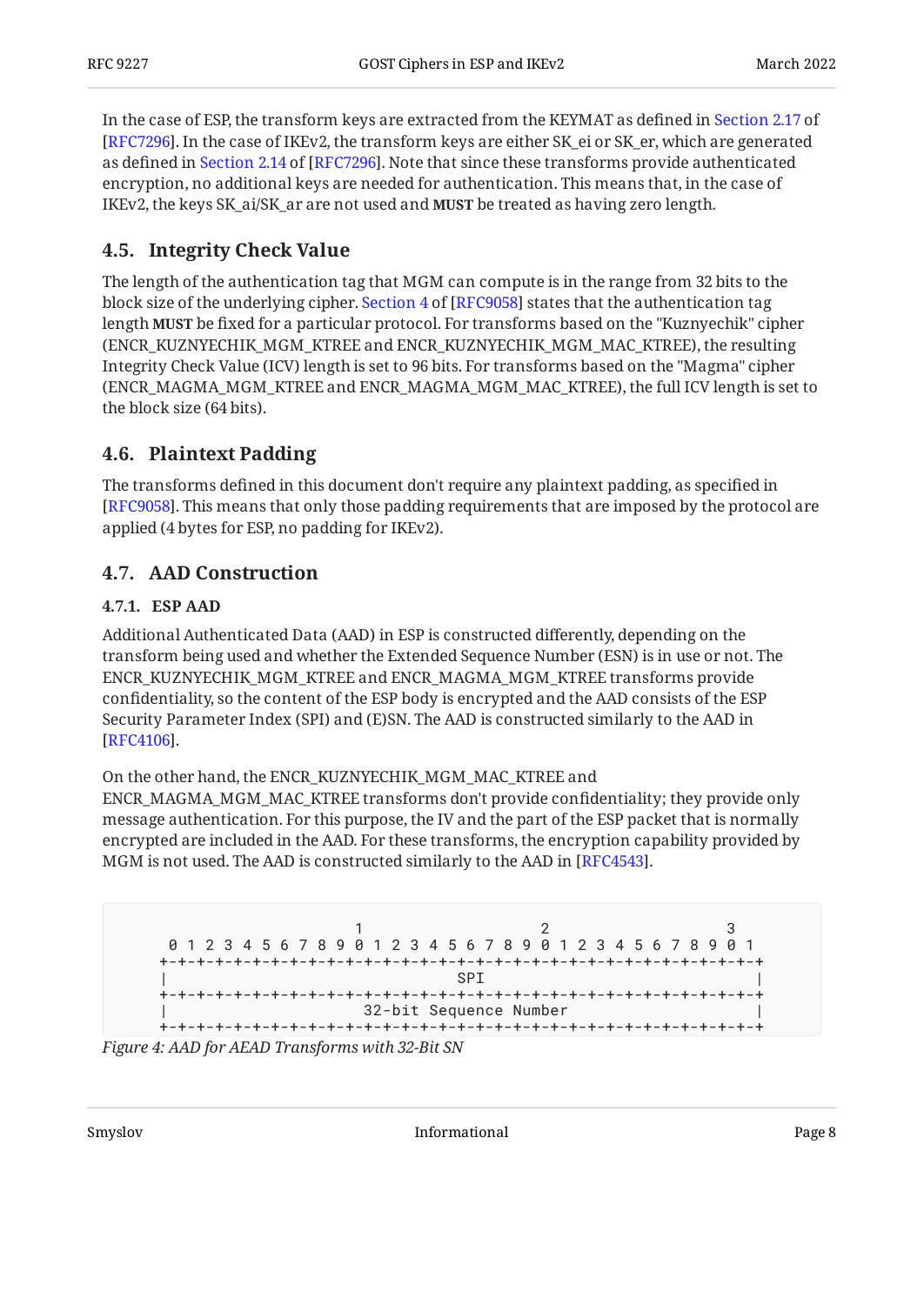```
1 2 3
 0 1 2 3 4 5 6 7 8 9 0 1 2 3 4 5 6 7 8 9 0 1 2 3 4 5 6 7 8 9 0 1
+-+-+-+-+-+-+-+-+-+-+-+-+-+-+-+-+-+-+-+-+-+-+-+-+-+-+-+-+-+-+-+-+
| SPI |
+-+-+-+-+-+-+-+-+-+-+-+-+-+-+-+-+-+-+-+-+-+-+-+-+-+-+-+-+-+-+-+-+
           64-bit Extended Sequence Number
| |
+-+-+-+-+-+-+-+-+-+-+-+-+-+-+-+-+-+-+-+-+-+-+-+-+-+-+-+-+-+-+-+-+
```
<span id="page-8-1"></span>*[Figure 5:](#page-8-0) [AAD for AEAD Transforms with 64-Bit ESN](#page-7-5)* 



*[Figure 6: AAD for Authentication-Only Transforms with 32-Bit SN](#page-8-1)* 

<span id="page-8-2"></span>

*[Figure 7: AAD for Authentication-Only Transforms with 64-Bit ESN](#page-8-2)*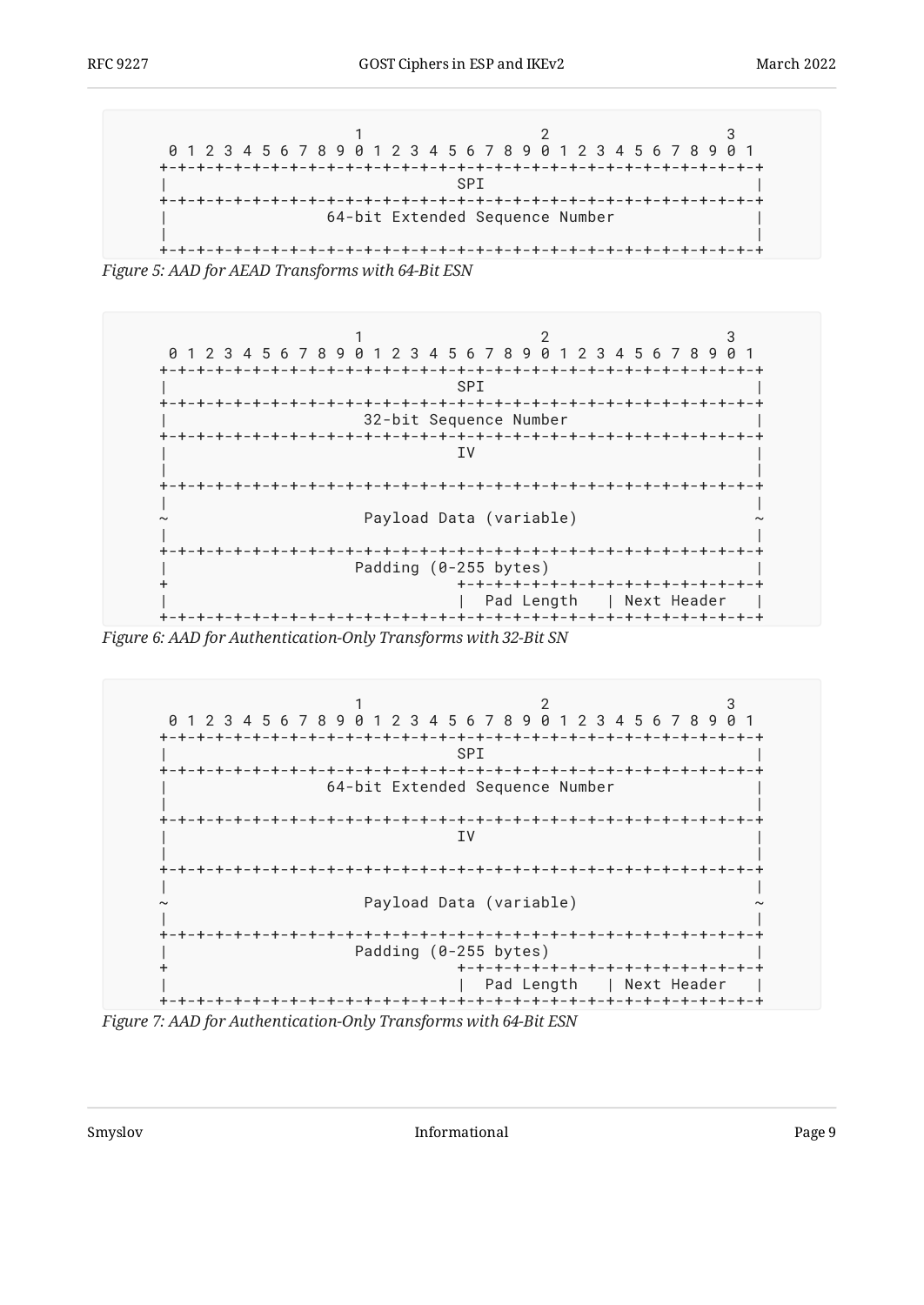#### <span id="page-9-0"></span>**[4.7.2. IKEv2 AAD](#page-9-0)**

For IKEv2, the AAD consists of the IKEv2 Header, any unencrypted payloads following it (if present), and either the Encrypted payload header ([Section 3.14](https://www.rfc-editor.org/rfc/rfc7296#section-3.14) of [\[RFC7296\]](#page-12-1)) or the Encrypted Fragment payload ([Section 2.5](https://www.rfc-editor.org/rfc/rfc7383#section-2.5) of [[RFC7383\]](#page-12-12)), depending on whether IKE fragmentation is used. The AAD is constructed similarly to the AAD in [RFC5282].

<span id="page-9-2"></span>**1** 2 3 0 1 2 3 4 5 6 7 8 9 0 1 2 3 4 5 6 7 8 9 0 1 2 3 4 5 6 7 8 9 0 1 +-+-+-+-+-+-+-+-+-+-+-+-+-+-+-+-+-+-+-+-+-+-+-+-+-+-+-+-+-+-+-+-+ ~ IKEv2 Header ~ +-+-+-+-+-+-+-+-+-+-+-+-+-+-+-+-+-+-+-+-+-+-+-+-+-+-+-+-+-+-+-+-+ Unencrypted IKE Payloads +-+-+-+-+-+-+-+-+-+-+-+-+-+-+-+-+-+-+-+-+-+-+-+-+-+-+-+-+-+-+-+-+ | Next Payload |C| RESERVED | Payload Length | +-+-+-+-+-+-+-+-+-+-+-+-+-+-+-+-+-+-+-+-+-+-+-+-+-+-+-+-+-+-+-+-+

<span id="page-9-3"></span>*[Figure 8: AAD for IKEv2 in the Case of the Encrypted Payload](#page-9-2)* 

```
1 2 3
 0 1 2 3 4 5 6 7 8 9 0 1 2 3 4 5 6 7 8 9 0 1 2 3 4 5 6 7 8 9 0 1
+-+-+-+-+-+-+-+-+-+-+-+-+-+-+-+-+-+-+-+-+-+-+-+-+-+-+-+-+-+-+-+-+
                      ~ IKEv2 Header ~
+-+-+-+-+-+-+-+-+-+-+-+-+-+-+-+-+-+-+-+-+-+-+-+-+-+-+-+-+-+-+-+-+
                 Unencrypted IKE Payloads
+-+-+-+-+-+-+-+-+-+-+-+-+-+-+-+-+-+-+-+-+-+-+-+-+-+-+-+-+-+-+-+-+
| Next Payload |C| RESERVED | Payload Length |
+-+-+-+-+-+-+-+-+-+-+-+-+-+-+-+-+-+-+-+-+-+-+-+-+-+-+-+-+-+-+-+-+
| Fragment Number | Total Fragments |
+-+-+-+-+-+-+-+-+-+-+-+-+-+-+-+-+-+-+-+-+-+-+-+-+-+-+-+-+-+-+-+-+
```
<span id="page-9-1"></span>*[Figure 9: AAD for IKEv2 in the Case of the Encrypted Fragment Payload](#page-9-3)* 

#### **[4.8. Using Transforms](#page-9-1)**

When the SA is established, the i1, i2, and i3 parameters are set to 0 by the sender and a leaf key is calculated. The pnum parameter starts from 0 and is incremented with each message protected by the same leaf key. When the sender decides that the leaf should be changed, it increments the i3 parameter and generates a new leaf key. The pnum parameter for the new leaf key is reset to 0, and the process continues. If the sender decides that a third-level key corresponding to i3 is used enough times, it increments i2, resets i3 to 0, and calculates a new leaf key. The pnum is reset to 0 (as with every new leaf key), and the process continues. A similar procedure is used when a second-level key needs to be changed.

A combination of i1, i2, i3, and pnum **MUST NOT** repeat for any particular SA. This means that the wrapping of these counters is not allowed: when i2, i3, or pnum reaches its respective maximum value, a procedure for changing a leaf key, described above, is executed, and if all four parameters reach their maximum values, the IPsec SA becomes unusable.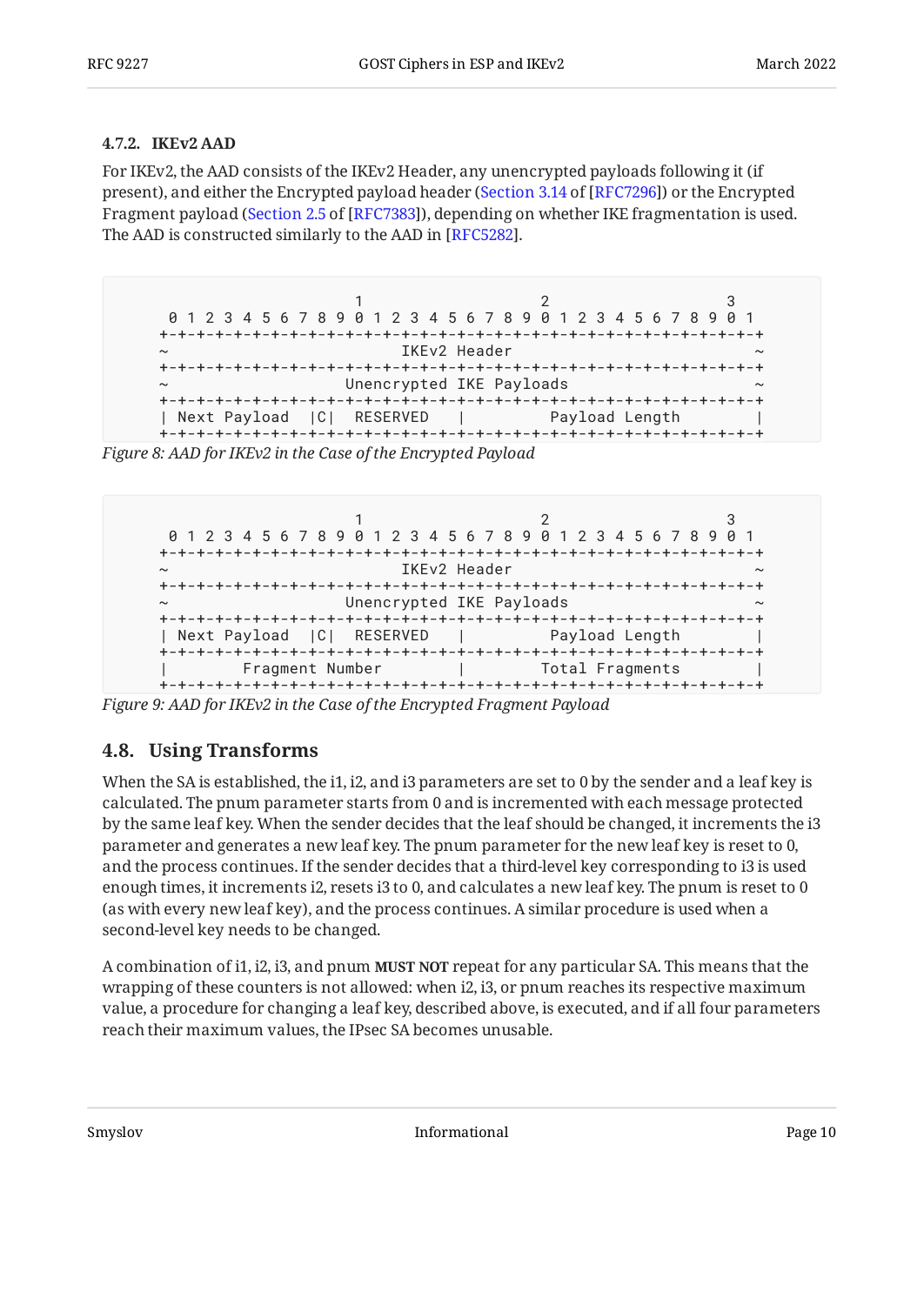There may be other reasons to recalculate leaf keys besides reaching maximum values for the counters. For example, as described in [Section 5,](#page-10-0) it is **RECOMMENDED** that the sender count the number of octets protected by a particular leaf key and generate a new key when some threshold is reached, and at the latest when reaching the octet limits stated in [Section 5](#page-10-0) for each of the ciphers.

The receiver always uses i1, i2, and i3 from the received message. If they differ from the values in previously received packets, a new leaf key is calculated. The pnum parameter is always used from the received packet. To improve performance, implementations may cache recently used leaf keys. When a new leaf key is calculated (based on the values from the received message), the old key may be kept for some time to improve performance in the case of possible packet reordering (when packets protected by the old leaf key are delayed and arrive later).

## <span id="page-10-0"></span>**[5. Security Considerations](#page-10-0)**

The most important security consideration for MGM is that the nonce **MUST NOT** repeat for a given key. For this reason, the transforms defined in this document **MUST NOT** be used with manual keying.

Excessive use of the same key can give an attacker advantages in breaking security properties of the transforms defined in this document. For this reason, the amount of data that any particular key is used to protect should be limited. This is especially important for algorithms with a 64-bit block size (like "Magma"), which currently are generally considered insecure after protecting a relatively small amount of data. For example, Section 3.4 of [SP800-67] limits the number of

blocks that are allowed to be encrypted with the Triple DES cipher to  $2^{20}$  (8 MB of data). This document defines a rekeying mechanism that allows the mitigation of weak security of a 64-bit block cipher by frequently changing the encryption key.

For transforms defined in this document, [[GOST-ESP](#page-12-2)] recommends limiting the number of octets protected with a single K\_msg key by the following values:

- $^{\bullet}$   $2^{41}$  octets for transforms based on the "Kuznyechik" cipher (ENCR\_KUZNYECHIK\_MGM\_KTREE and ENCR\_KUZNYECHIK\_MGM\_MAC\_KTREE)
- $\degree$  2 $^{28}$  octets for transforms based on the "Magma" cipher (ENCR\_MAGMA\_MGM\_KTREE and ENCR\_MAGMA\_MGM\_MAC\_KTREE)

These values are based on combinatorial properties and may be further restricted if side-channel attacks are taken into consideration. Note that the limit for transforms based on the "Kuznyechik" cipher is unreachable because, due to the construction of the transforms, the number of protected messages is limited to  $2^{24}$  and each message (either IKEv2 messages or ESP datagrams) is limited to  $2^{16}$  octets in size, giving  $2^{40}$  octets as the maximum amount of data that can be protected with a single K\_msg.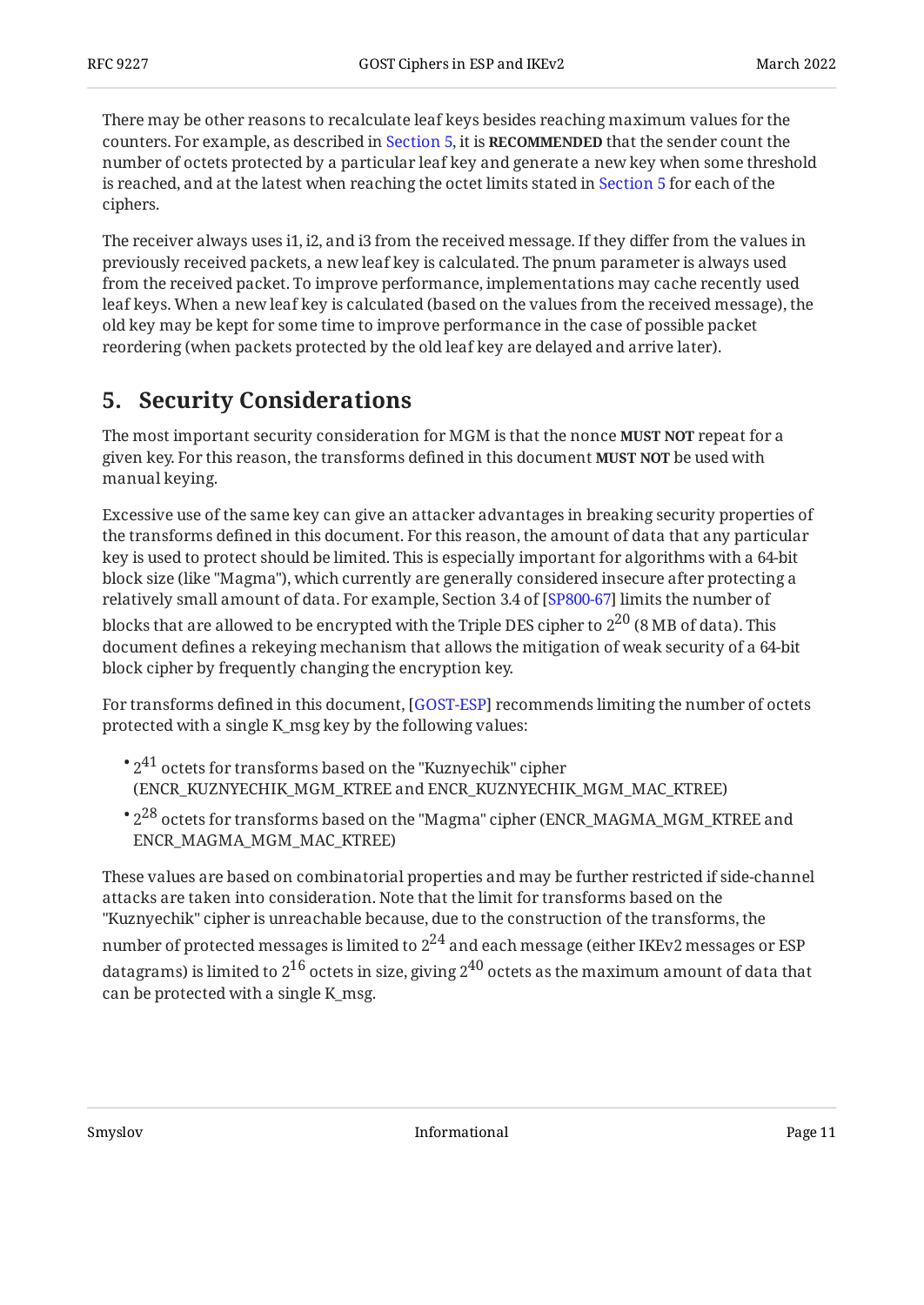[Section 4](https://www.rfc-editor.org/rfc/rfc9058#section-4) of [[RFC9058\]](#page-12-7) discusses the possibility of truncating authentication tags in MGM as a trade-off between message expansion and the probability of forgery. This specification truncates an authentication tag length for transforms based on the "Kuznyechik" cipher to 96 bits. This decreases message expansion while still providing a very low probability of forgery:  $2^{96}$ .

An attacker can send a lot of packets with arbitrarily chosen i1, i2, and i3 parameters. This will 1) force a recipient to recalculate the leaf key for every received packet if i1, i2, and i3 are different from these values in previously received packets, thus consuming CPU resources and 2) force a recipient to make verification attempts (that would fail) on a large amount of data, thus allowing the attacker a deeper analysis of the underlying cryptographic primitive (see [[AEAD-USAGE-](#page-13-6)[LIMITS](#page-13-6)]). Implementations **MAY** initiate rekeying if they deem that they receive too many packets with an invalid ICV.

<span id="page-11-0"></span>Security properties of MGM are discussed in [MGM-SECURITY].

## **[6. IANA Considerations](#page-11-0)**

IANA maintains a registry called "Internet Key Exchange Version 2 (IKEv2) Parameters" with a subregistry called "Transform Type Values". IANA has added the following four Transform IDs to the "Transform Type 1 - Encryption Algorithm Transform IDs" subregistry.

<span id="page-11-7"></span><span id="page-11-6"></span>

| <b>Number</b> | <b>Name</b>                   | <b>ESP Reference</b> | <b>IKEv2 Reference</b> |
|---------------|-------------------------------|----------------------|------------------------|
| 32            | ENCR KUZNYECHIK MGM KTREE     | RFC 9227             | RFC 9227               |
| 33            | ENCR MAGMA MGM KTREE          | RFC 9227             | RFC 9227               |
| 34            | ENCR KUZNYECHIK MGM MAC KTREE | RFC 9227             | Not allowed            |
| 35            | ENCR MAGMA_MGM_MAC_KTREE      | RFC 9227             | Not allowed            |
|               |                               |                      |                        |

<span id="page-11-1"></span>*[Table 1](#page-11-6): [Transform IDs](#page-11-7)* 

### <span id="page-11-2"></span>**[7. References](#page-11-1)**

#### **[7.1. Normative References](#page-11-2)**

- <span id="page-11-4"></span>**[RFC2119]** Bradner, S., "Key words for use in RFCs to Indicate Requirement Levels", BCP 14, RFC 2119, DOI 10.17487/RFC2119, March 1997, [<https://www.rfc-editor.org/info/](https://www.rfc-editor.org/info/rfc2119) . [rfc2119](https://www.rfc-editor.org/info/rfc2119)>
- <span id="page-11-5"></span>**[RFC8174]** Leiba, B., "Ambiguity of Uppercase vs Lowercase in RFC 2119 Key Words", BCP 14, RFC 8174, DOI 10.17487/RFC8174, May 2017, <[https://www.rfc-editor.org/info/](https://www.rfc-editor.org/info/rfc8174) . [rfc8174](https://www.rfc-editor.org/info/rfc8174)>
- <span id="page-11-3"></span>**[RFC4303]** Kent, S., "IP Encapsulating Security Payload (ESP)", RFC 4303, DOI 10.17487/ RFC4303, December 2005, [<https://www.rfc-editor.org/info/rfc4303>](https://www.rfc-editor.org/info/rfc4303).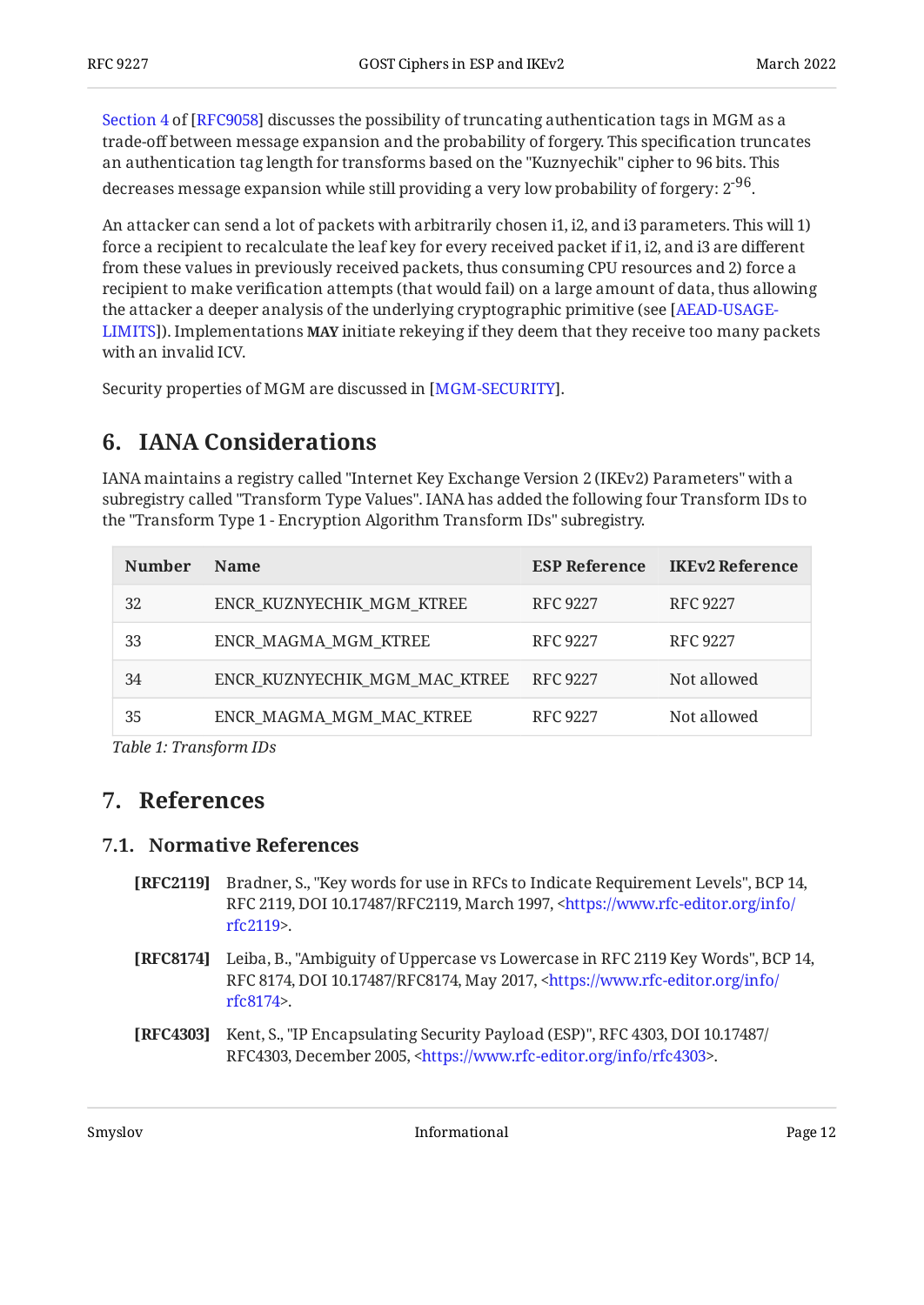- <span id="page-12-1"></span>**[RFC7296]** Kaufman, C., Hoffman, P., Nir, Y., Eronen, P., and T. Kivinen, "Internet Key Exchange Protocol Version 2 (IKEv2)", STD 79, RFC 7296, DOI 10.17487/RFC7296, October 2014, <https://www.rfc-editor.org/info/rfc7296>.
- <span id="page-12-12"></span>**[RFC7383]** , Smyslov, V. "Internet Key Exchange Protocol Version 2 (IKEv2) Message Fragmentation", RFC 7383, DOI 10.17487/RFC7383, November 2014, [<https://](https://www.rfc-editor.org/info/rfc7383) . [www.rfc-editor.org/info/rfc7383>](https://www.rfc-editor.org/info/rfc7383)
- <span id="page-12-11"></span>**[RFC6986]** Dolmatov, V., Ed. and A. Degtyarev, "GOST R 34.11-2012: Hash Function", RFC 6986, DOI 10.17487/RFC6986, August 2013, <https://www.rfc-editor.org/info/rfc6986>.
- <span id="page-12-4"></span>**[RFC7801]** Dolmatov, V., Ed., "GOST R 34.12-2015: Block Cipher "Kuznyechik"", RFC 7801, DOI 10.17487/RFC7801, March 2016, <https://www.rfc-editor.org/info/rfc7801>.
- <span id="page-12-5"></span>**[RFC8891]** Dolmatov, V., Ed. and D. Baryshkov, "GOST R 34.12-2015: Block Cipher "Magma"", RFC 8891, DOI 10.17487/RFC8891, September 2020, [<https://www.rfc-editor.org/](https://www.rfc-editor.org/info/rfc8891) . [info/rfc8891>](https://www.rfc-editor.org/info/rfc8891)
- <span id="page-12-7"></span>**[RFC9058]** Smyshlyaev, S., Ed., Nozdrunov, V., Shishkin, V., and E. Griboedova, "Multilinear Galois Mode (MGM)", RFC 9058, DOI 10.17487/RFC9058, June 2021, <[https://](https://www.rfc-editor.org/info/rfc9058) . [www.rfc-editor.org/info/rfc9058>](https://www.rfc-editor.org/info/rfc9058)
- <span id="page-12-8"></span>**[RFC7836]** Smyshlyaev, S., Ed., Alekseev, E., Oshkin, I., Popov, V., Leontiev, S., Podobaev, V., and D. Belyavsky, "Guidelines on the Cryptographic Algorithms to Accompany the Usage of Standards GOST R 34.10-2012 and GOST R 34.11-2012", RFC 7836, DOI 10.17487/RFC7836, March 2016, <https://www.rfc-editor.org/info/rfc7836>.

#### <span id="page-12-0"></span>**[7.2. Informative References](#page-12-0)**

- <span id="page-12-10"></span>**[GOST3411-2012]** , Federal Agency on Technical Regulating and Metrology "Information technology. Cryptographic data security. Hash function", GOST R 34.11-2012, August 2012. (In Russian)
- <span id="page-12-3"></span>**[GOST3412-2015]** , Federal Agency on Technical Regulating and Metrology "Information technology. Cryptographic data security. Block ciphers'', GOST R 34.12-2015, June 2015. (In Russian)
- <span id="page-12-9"></span><span id="page-12-6"></span><span id="page-12-2"></span>**[GOST-MGM]** Federal Agency on Technical Regulating and Metrology, "Information Implementing Authenticated Encryption", R 1323565.1.026-2019, September 2019. technology. Cryptographic information security. Block Cipher Modes (In Russian)
	- **[GOST-ESP]** Federal Agency on Technical Regulating and Metrology, "Information , cryptographic algorithms in the ESP information protection protocol" R 1323565.1.035-2021, January 2021. (In Russian) technology. Cryptographic information protection. The use of Russian
		- **[RFC2104]** Krawczyk, H., Bellare, M., and R. Canetti, "HMAC: Keyed-Hashing for Message Authentication", RFC 2104, DOI 10.17487/RFC2104, February 1997, <[https://](https://www.rfc-editor.org/info/rfc2104) . [www.rfc-editor.org/info/rfc2104>](https://www.rfc-editor.org/info/rfc2104)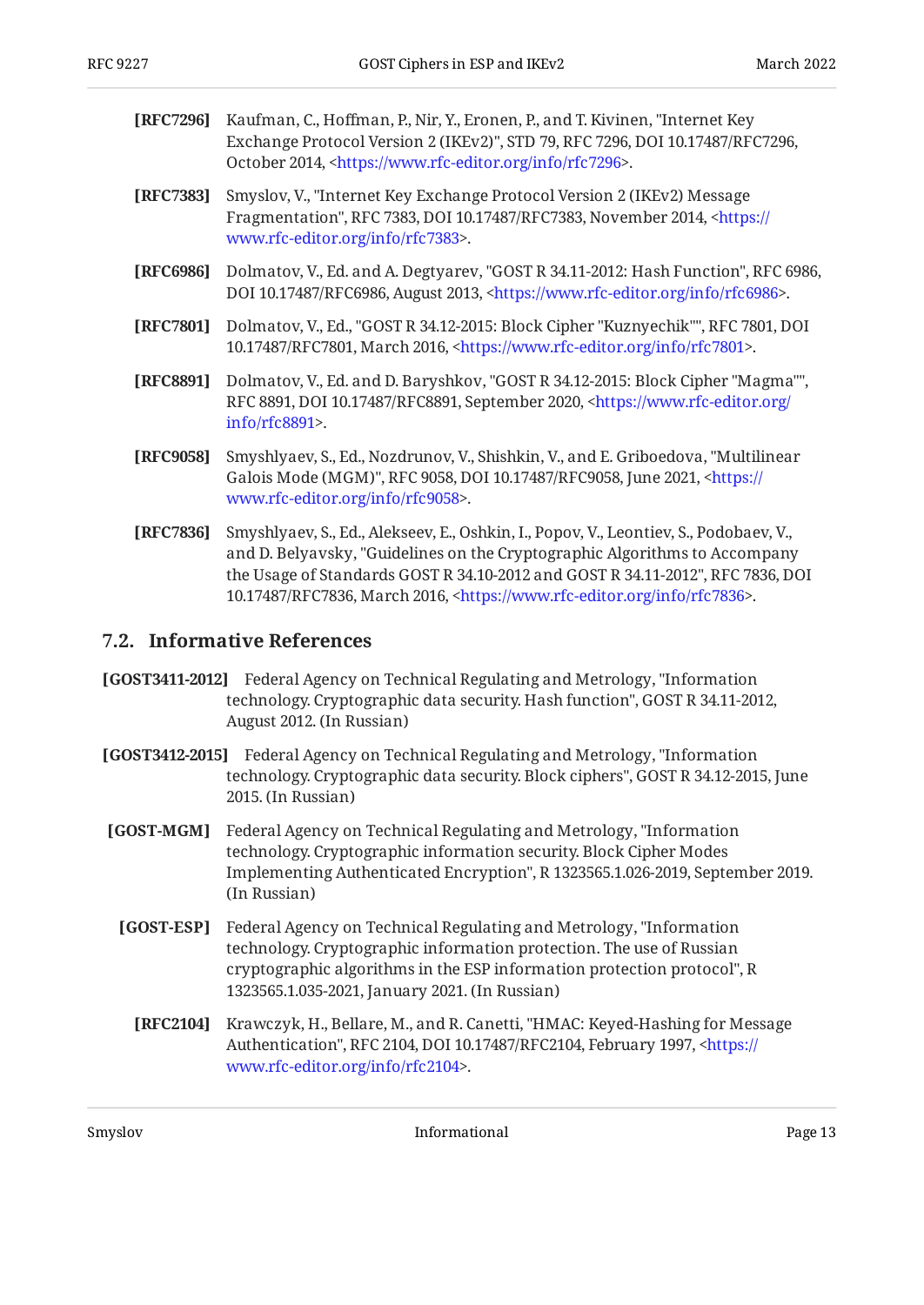<span id="page-13-2"></span>

| <b>[RFC4106]</b> Viega, J. and D. McGrew, "The Use of Galois/Counter Mode (GCM) in IPsec |
|------------------------------------------------------------------------------------------|
| Encapsulating Security Payload (ESP)", RFC 4106, DOI 10.17487/RFC4106, June              |
| 2005, <https: info="" rfc4106="" www.rfc-editor.org="">.</https:>                        |

- <span id="page-13-3"></span>**[RFC4543]** McGrew, D. and J. Viega, "The Use of Galois Message Authentication Code (GMAC) in IPsec ESP and AH", RFC 4543, DOI 10.17487/RFC4543, May 2006, [<https://](https://www.rfc-editor.org/info/rfc4543) . [www.rfc-editor.org/info/rfc4543>](https://www.rfc-editor.org/info/rfc4543)
- <span id="page-13-4"></span>**[RFC5282]** Black, D. and D. McGrew, "Using Authenticated Encryption Algorithms with the Encrypted Payload of the Internet Key Exchange version 2 (IKEv2) Protocol", RFC 5282, DOI 10.17487/RFC5282, August 2008, [<https://www.rfc-editor.org/info/](https://www.rfc-editor.org/info/rfc5282) . [rfc5282](https://www.rfc-editor.org/info/rfc5282)>
- <span id="page-13-1"></span>**[RFC8645]** Smyshlyaev, S., Ed., "Re-keying Mechanisms for Symmetric Keys", RFC 8645, DOI 10.17487/RFC8645, August 2019, <https://www.rfc-editor.org/info/rfc8645>.
- <span id="page-13-7"></span><span id="page-13-5"></span>**[MGM-SECURITY]** Akhmetzyanova, L., Alekseev, E., Karpunin, G., and V. Nozdrunov, "Security of Multilinear Galois Mode (MGM)", 2019, <https://eprint.iacr.org/2019/123.pdf>.
	- **[SP800-67]** , National Institute of Standards and Technology "Recommendation for the , Triple Data Encryption Algorithm (TDEA) Block Cipher" DOI 10.6028/NIST.SP. 800-67r2, November 2017, <[https://nvlpubs.nist.gov/nistpubs/SpecialPublications/](https://nvlpubs.nist.gov/nistpubs/SpecialPublications/NIST.SP.800-67r2.pdf) . [NIST.SP.800-67r2.pdf>](https://nvlpubs.nist.gov/nistpubs/SpecialPublications/NIST.SP.800-67r2.pdf)
- <span id="page-13-6"></span>**[AEAD-USAGE-LIMITS]** Günther, F., Thomson, M., and C. A. Wood, "Usage Limits on AEAD Algorithms", Work in Progress, Internet-Draft, draft-irtf-cfrg-aead-limits-04, 7 March 2022, <https://datatracker.ietf.org/doc/html/draft-irtf-cfrg-aead-limits-04>.

## <span id="page-13-0"></span>**[Appendix A. Test Vectors](#page-13-0)**

In the following test vectors, binary data is represented in hexadecimal format. The numbers in square brackets indicate the size of the corresponding data in decimal format.

1. ENCR\_KUZNYECHIK\_MGM\_KTREE (Example 1):

Smyslov **Informational Informational Page 14**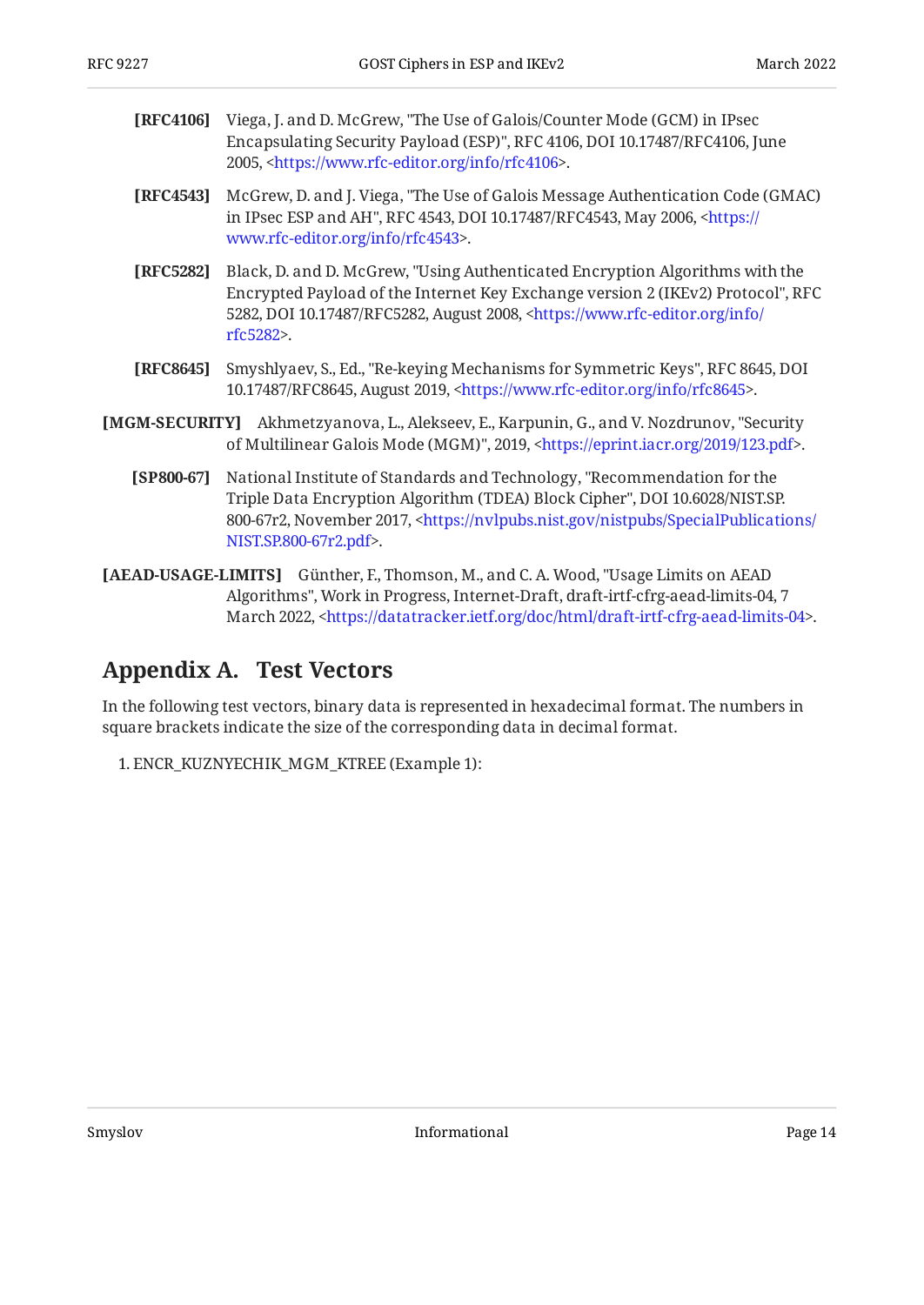transform key [44]: b6 18 0c 14 5c 51 2d bd 69 d9 ce a9 2c ac 1b 5c e1 bc fa 73 79 2d 61 af 0b 44 0d 84 b5 22 cc 38 7b 67 e6 f2 44 f9 7f 06 78 95 2e 45  $K$  [32]: b6 18 0c 14 5c 51 2d bd 69 d9 ce a9 2c ac 1b 5c e1 bc fa 73 79 2d 61 af 0b 44 0d 84 b5 22 cc 38  $salt [12]:$ 7b 67 e6 f2 44 f9 7f 06 78 95 2e 45  $i1 = 00$ ,  $i2 = 0000$ ,  $i3 = 0000$ , pnum = 000000  $K_{\text{msq}}$  [32]: 2f f1 c9 0e de 78 6e 06 1e 17 b3 74 d7 82 af 7b d8 80 bd 52 7c 66 a2 ba dc 3e 56 9a ab 27 1d a4 nonce [16]: 00 00 00 00 7b 67 e6 f2 44 f9 7f 06 78 95 2e 45  $IV [8]:$ 00 00 00 00 00 00 00 00 AAD [8]: 51 46 53 6b 00 00 00 01 plaintext [64]: 45 00 00 3c 23 35 00 00 7f 01 ee cc 0a 6f 0a c5 0a 6f 0a 1d 08 00 f3 5b 02 00 58 00 61 62 63 64 65 66 67 68 69 6a 6b 6c 6d 6e 6f 70 71 72 73 74 75 76 77 61 62 63 64 65 66 67 68 69 01 02 02 04 ciphertext [64]: 18 9d 12 88 b7 18 f9 ea be 55 4b 23 9b ee 65 96 c6 d4 ea fd 31 64 96 ef 90 1c ac 31 60 05 aa 07 62 97 b2 24 bf 6d 2b e3 5f d6 f6 7e 7b 9d eb 31 85 ff e9 17 9c a9 bf 0b db af c2 3e ae 4d a5 6f ESP  $ICV$   $[12]$ : 50 b0 70 a1 5a 2b d9 73 86 89 f8 ed ESP packet [112]: 45 00 00 70 00 4d 00 00 ff 32 91 4f 0a 6f 0a c5 0a 6f 0a 1d 51 46 53 6b 00 00 00 01 00 00 00 00 00 00 00 00 18 9d 12 88 b7 18 f9 ea be 55 4b 23 9b ee 65 96 c6 d4 ea fd 31 64 96 ef 90 1c ac 31 60 05 aa 07 62 97 b2 24 bf 6d 2b e3 5f d6 f6 7e 7b 9d eb 31 85 ff e9 17 9c a9 bf 0b db af c2 3e ae 4d a5 6f 50 b0 70 a1 5a 2b d9 73 86 89 f8 ed

2. ENCR\_KUZNYECHIK\_MGM\_KTREE (Example 2):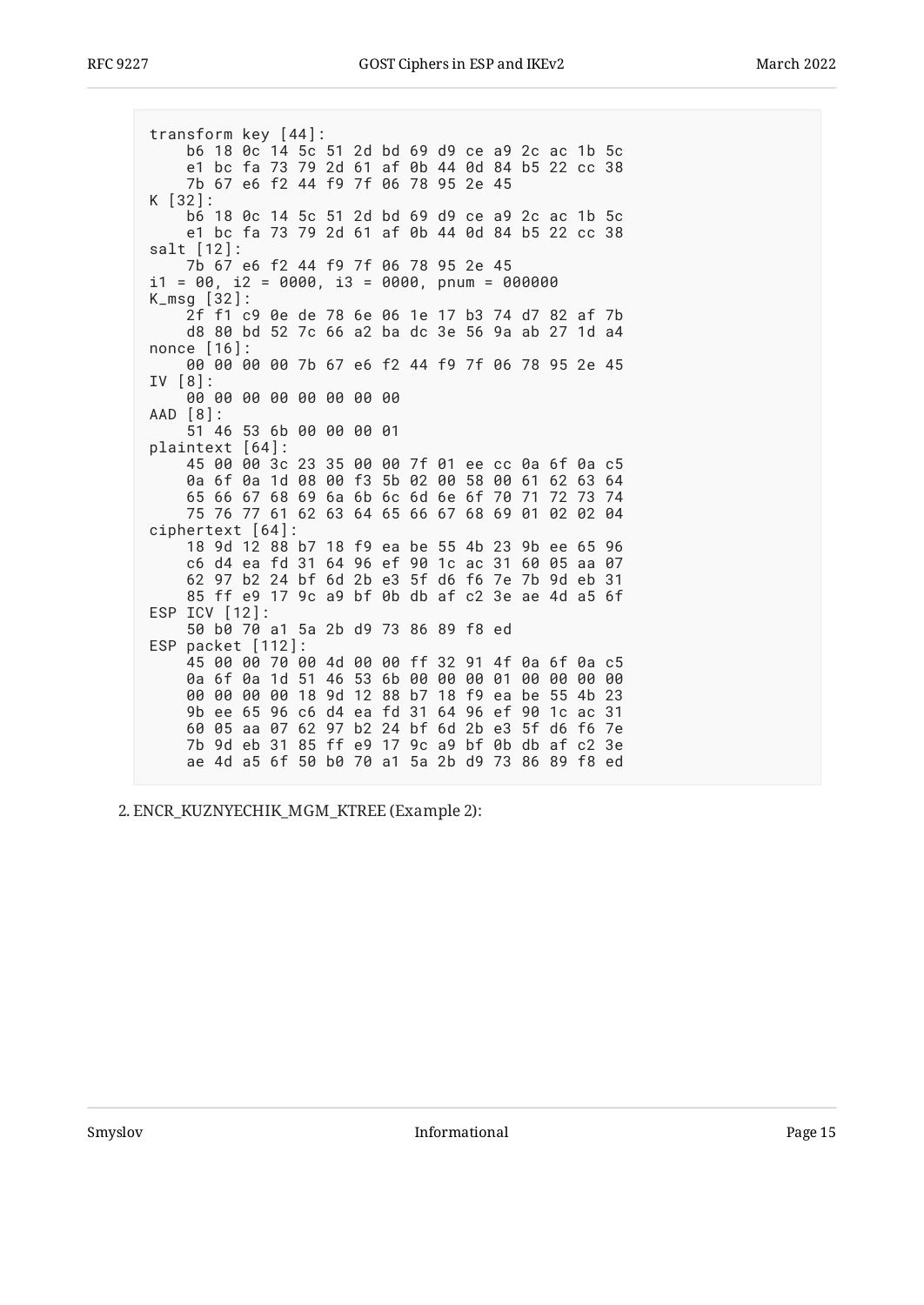transform key [44]: b6 18 0c 14 5c 51 2d bd 69 d9 ce a9 2c ac 1b 5c e1 bc fa 73 79 2d 61 af 0b 44 0d 84 b5 22 cc 38 7b 67 e6 f2 44 f9 7f 06 78 95 2e 45  $K$  [32]: b6 18 0c 14 5c 51 2d bd 69 d9 ce a9 2c ac 1b 5c e1 bc fa 73 79 2d 61 af 0b 44 0d 84 b5 22 cc 38  $salt [12]:$ 7b 67 e6 f2 44 f9 7f 06 78 95 2e 45  $i1 = 00$ ,  $i2 = 0001$ ,  $i3 = 0001$ , pnum = 000000  $K_{\text{msq}}$  [32]: 9a ba c6 57 78 18 0e 6f 2a f6 1f b8 d5 71 62 36 66 c2 f5 13 0d 54 e2 11 6c 7d 53 0e 6e 7d 48 bc nonce [16]: 00 00 00 00 7b 67 e6 f2 44 f9 7f 06 78 95 2e 45  $IV [8]:$ 00 00 01 00 01 00 00 00 AAD [8]: 51 46 53 6b 00 00 00 10 plaintext [64]: 45 00 00 3c 23 48 00 00 7f 01 ee b9 0a 6f 0a c5 0a 6f 0a 1d 08 00 e4 5b 02 00 67 00 61 62 63 64 65 66 67 68 69 6a 6b 6c 6d 6e 6f 70 71 72 73 74 75 76 77 61 62 63 64 65 66 67 68 69 01 02 02 04 ciphertext [64]: 78 0a 2c 62 62 32 15 7b fe 01 76 32 f3 2d b4 d0 a4 fa 61 2f 66 c2 bf 79 d5 e2 14 9b ac 1d fc 4b 15 4b 69 03 4d c2 1d ef 20 90 6d 59 62 81 12 7c ff 72 56 ab f0 0b a1 22 bb 5e 6c 71 a4 d4 9a 4d ESP ICV [12]: c2 2f 87 40 83 8e 3d fa ce 91 cc b8 ESP packet [112]: 45 00 00 70 00 5c 00 00 ff 32 91 40 0a 6f 0a c5 0a 6f 0a 1d 51 46 53 6b 00 00 00 10 00 00 01 00 01 00 00 00 78 0a 2c 62 62 32 15 7b fe 01 76 32 f3 2d b4 d0 a4 fa 61 2f 66 c2 bf 79 d5 e2 14 9b ac 1d fc 4b 15 4b 69 03 4d c2 1d ef 20 90 6d 59 62 81 12 7c ff 72 56 ab f0 0b a1 22 bb 5e 6c 71 a4 d4 9a 4d c2 2f 87 40 83 8e 3d fa ce 91 cc b8

3. ENCR\_MAGMA\_MGM\_KTREE (Example 1):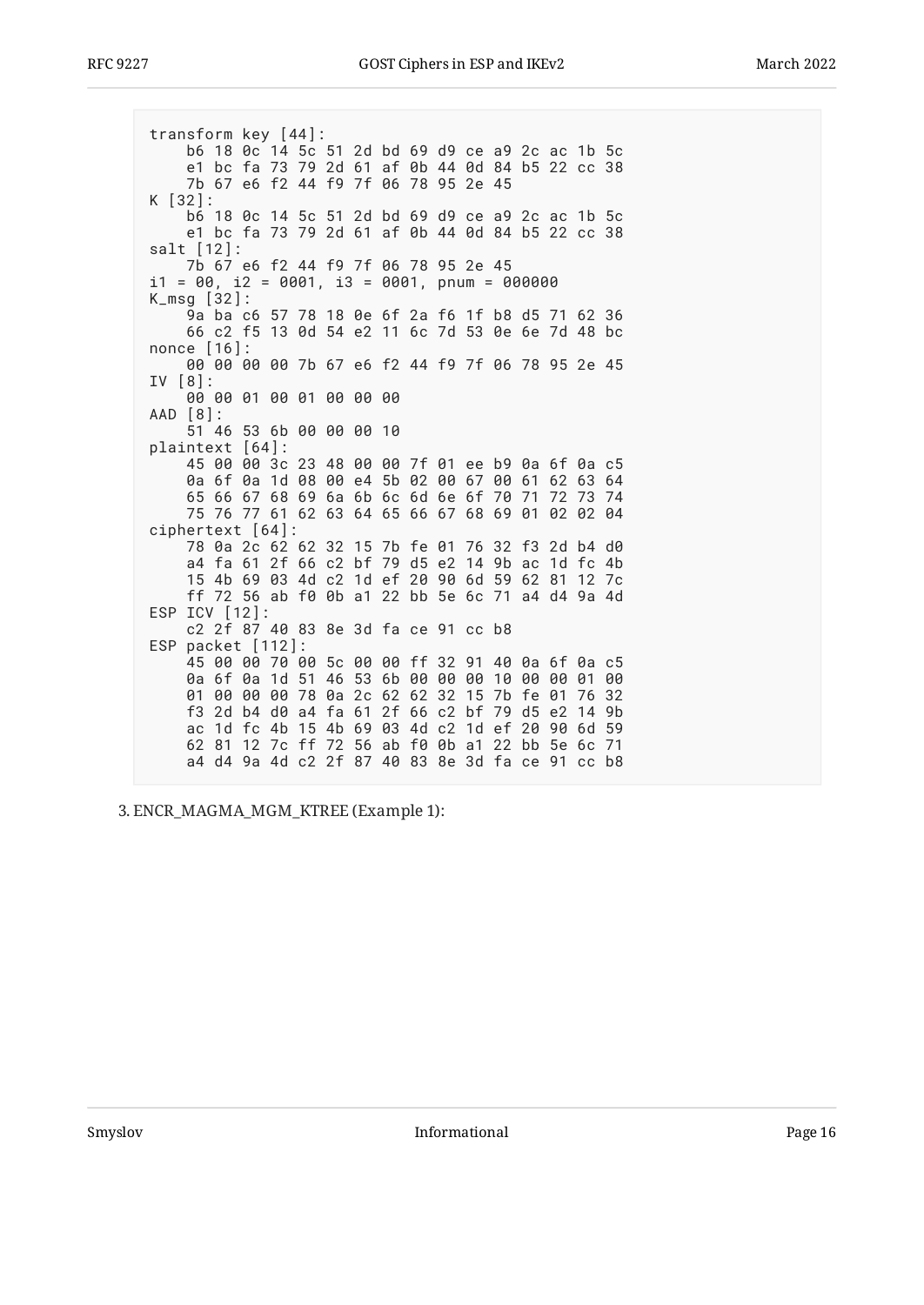transform key [36]: 5b 50 bf 33 78 87 02 38 f3 ca 74 0f d1 24 ba 6c 22 83 ef 58 9b e6 f4 6a 89 4a a3 5d 5f 06 b2 03  $cf$  36 63 12  $K$  [32]: 5b 50 bf 33 78 87 02 38 f3 ca 74 0f d1 24 ba 6c 22 83 ef 58 9b e6 f4 6a 89 4a a3 5d 5f 06 b2 03 salt  $[4]$ : cf 36 63 12  $i1 = 00$ ,  $i2 = 0000$ ,  $i3 = 0000$ , pnum = 000000  $K_{\text{msq}}$  [32]: 25 65 21 e2 70 b7 4a 16 4d fc 26 e6 bf 0c ca 76 5e 9d 41 02 7d 4b 7b 19 76 2b 1c c9 01 dc de 7f  $none [8]:$ 00 00 00 00 cf 36 63 12  $IV [8]:$ 00 00 00 00 00 00 00 00 AAD [8]: c8 c2 b2 8d 00 00 00 01 plaintext [64]: 45 00 00 3c 24 2d 00 00 7f 01 ed d4 0a 6f 0a c5 0a 6f 0a 1d 08 00 de 5b 02 00 6d 00 61 62 63 64 65 66 67 68 69 6a 6b 6c 6d 6e 6f 70 71 72 73 74 75 76 77 61 62 63 64 65 66 67 68 69 01 02 02 04 ciphertext [64]: fa 08 40 33 2c 4f 3f c9 64 4d 8c 2c 4a 91 7e 0c d8 6f 8e 61 04 03 87 64 6b b9 df bd 91 50 3f 4a f5 d2 42 69 49 d3 5a 22 9e 1e 0e fc 99 ac ee 9e 32 43 e2 3b a4 d1 1e 84 5c 91 a7 19 15 52 cc e8 ESP ICV [8]: 5f 4a fa 8b 02 94 0f 5c ESP packet [108]: 45 00 00 6c 00 62 00 00 ff 32 91 3e 0a 6f 0a c5 0a 6f 0a 1d c8 c2 b2 8d 00 00 00 01 00 00 00 00 00 00 00 00 fa 08 40 33 2c 4f 3f c9 64 4d 8c 2c 4a 91 7e 0c d8 6f 8e 61 04 03 87 64 6b b9 df bd 91 50 3f 4a f5 d2 42 69 49 d3 5a 22 9e 1e 0e fc 99 ac ee 9e 32 43 e2 3b a4 d1 1e 84 5c 91 a7 19 15 52 cc e8 5f 4a fa 8b 02 94 0f 5c

4. ENCR\_MAGMA\_MGM\_KTREE (Example 2):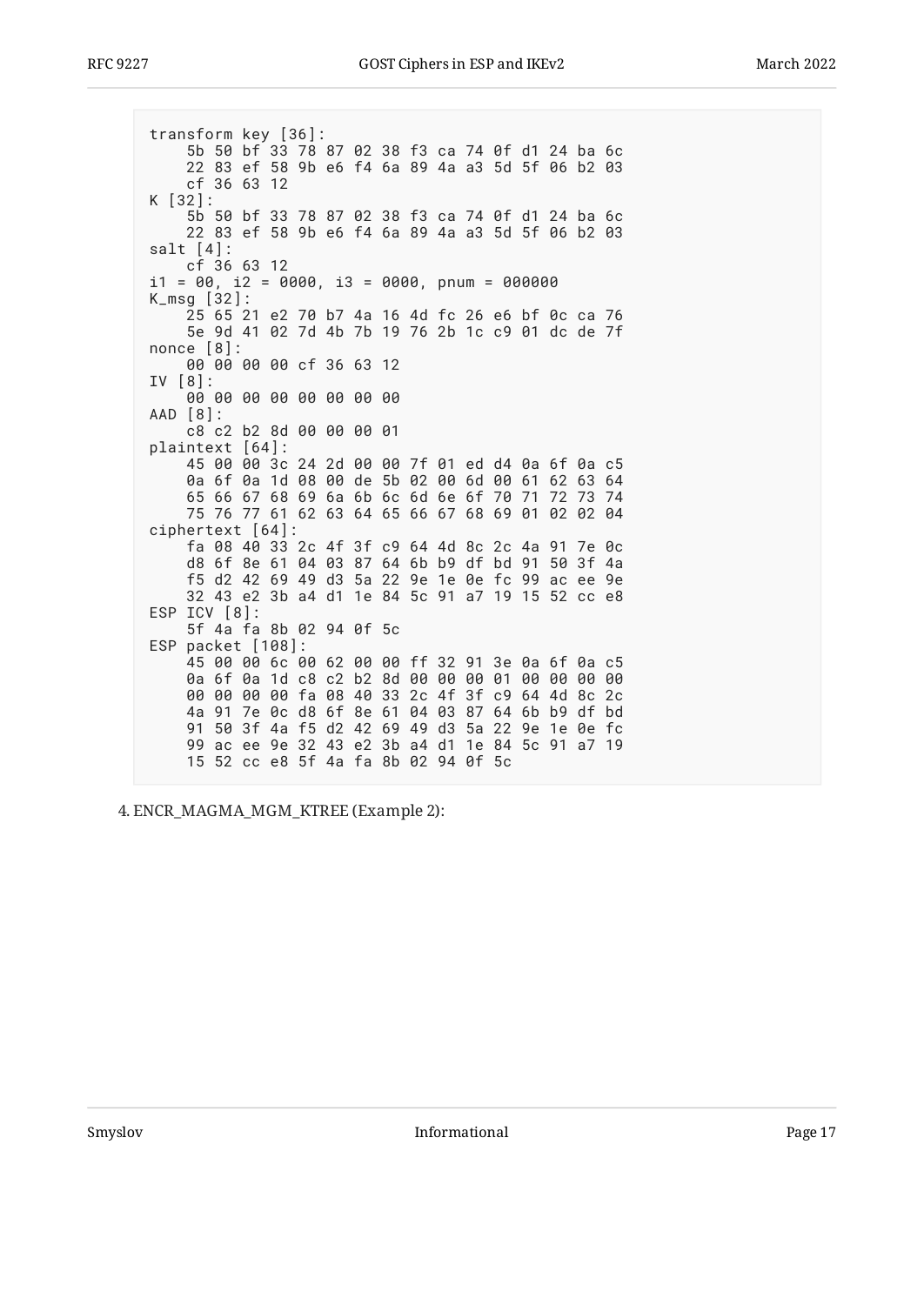transform key [36]: 5b 50 bf 33 78 87 02 38 f3 ca 74 0f d1 24 ba 6c 22 83 ef 58 9b e6 f4 6a 89 4a a3 5d 5f 06 b2 03  $cf$  36 63 12  $K$  [32]: 5b 50 bf 33 78 87 02 38 f3 ca 74 0f d1 24 ba 6c 22 83 ef 58 9b e6 f4 6a 89 4a a3 5d 5f 06 b2 03 salt  $[4]$ : cf 36 63 12  $i1 = 00$ ,  $i2 = 0001$ ,  $i3 = 0001$ , pnum = 000000  $K_{\text{msq}}$  [32]: 20 e0 46 d4 09 83 9b 23 f0 66 a5 0a 7a 06 5b 4a 39 24 4f 0e 29 ef 1e 6f 2e 5d 2e 13 55 f5 da 08 nonce  $[8]$ : 00 00 00 00 cf 36 63 12  $IV [8]:$ 00 00 01 00 01 00 00 00 AAD [8]: c8 c2 b2 8d 00 00 00 10 plaintext [64]: 45 00 00 3c 24 40 00 00 7f 01 ed c1 0a 6f 0a c5 0a 6f 0a 1d 08 00 cf 5b 02 00 7c 00 61 62 63 64 65 66 67 68 69 6a 6b 6c 6d 6e 6f 70 71 72 73 74 75 76 77 61 62 63 64 65 66 67 68 69 01 02 02 04 ciphertext [64]: 7a 71 48 41 a5 34 b7 58 93 6a 8e ab 26 91 40 a8 25 a7 f3 5d b9 e4 37 1f e7 6c 99 9c 9b 88 db 72 1d c7 59 f6 56 b5 b3 ea b6 b1 4d 6b d7 7a 07 1d 4b 93 78 bd 08 97 6c 33 ed 9a 01 91 bf fe a1 dd ESP ICV [8]: dd 5d 50 9a fd b8 09 98 ESP packet [108]: 45 00 00 6c 00 71 00 00 ff 32 91 2f 0a 6f 0a c5 0a 6f 0a 1d c8 c2 b2 8d 00 00 00 10 00 00 01 00 01 00 00 00 7a 71 48 41 a5 34 b7 58 93 6a 8e ab 26 91 40 a8 25 a7 f3 5d b9 e4 37 1f e7 6c 99 9c 9b 88 db 72 1d c7 59 f6 56 b5 b3 ea b6 b1 4d 6b d7 7a 07 1d 4b 93 78 bd 08 97 6c 33 ed 9a 01 91 bf fe a1 dd dd 5d 50 9a fd b8 09 98

5. ENCR\_KUZNYECHIK\_MGM\_MAC\_KTREE (Example 1):

Smyslov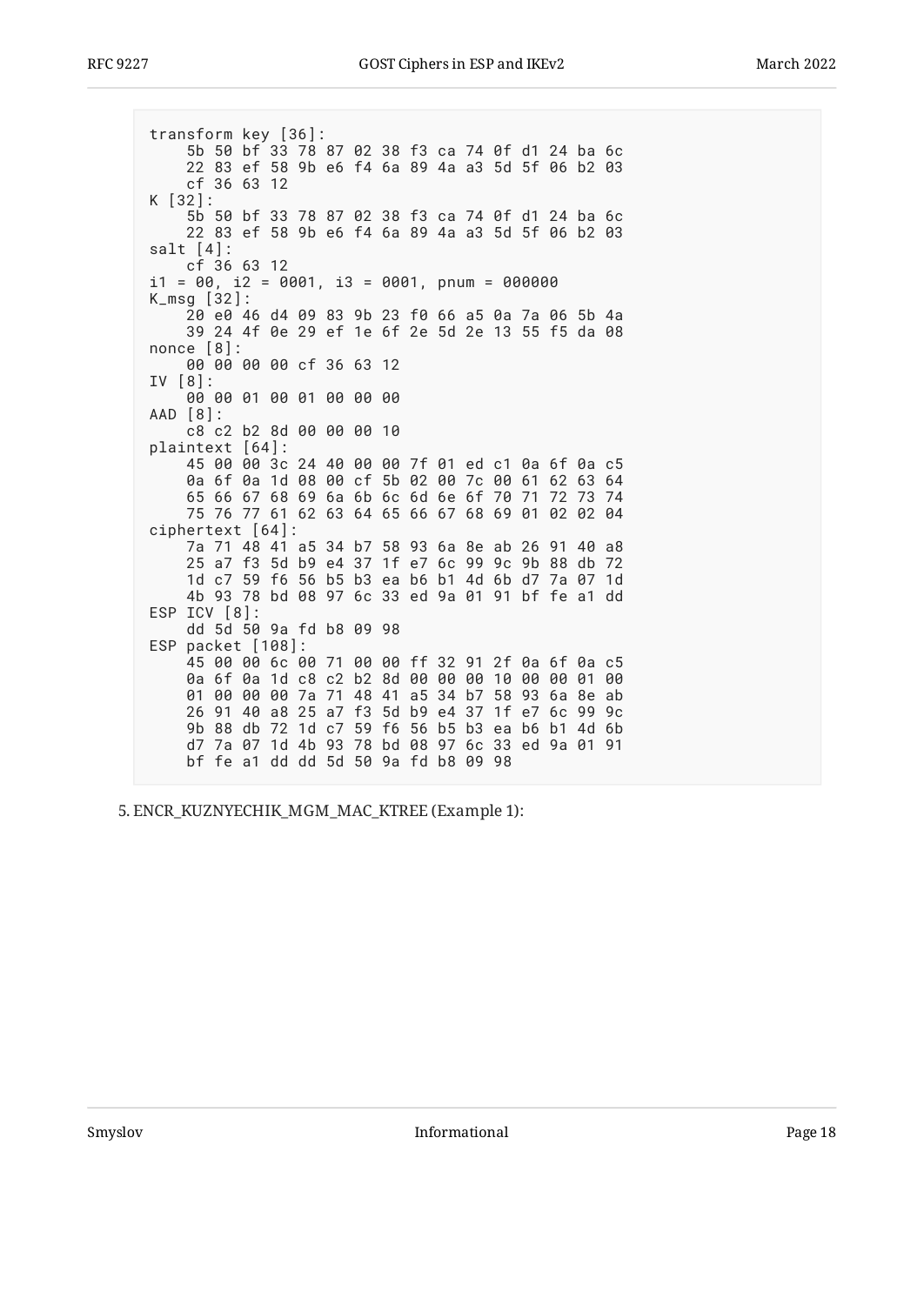transform key [44]: 98 bd 34 ce 3b e1 9a 34 65 e4 87 c0 06 48 83 f4 88 cc 23 92 63 dc 32 04 91 9b 64 3f e7 57 b2 be 6c 51 cb ac 93 c4 5b ea 99 62 79 1d K [32]: 98 bd 34 ce 3b e1 9a 34 65 e4 87 c0 06 48 83 f4 88 cc 23 92 63 dc 32 04 91 9b 64 3f e7 57 b2 be  $salt [12]:$ 6c 51 cb ac 93 c4 5b ea 99 62 79 1d  $i1 = 00$ ,  $i2 = 0000$ ,  $i3 = 0000$ , pnum = 000000  $K_{\text{msq}}$  [32]: 98 f1 03 01 81 0a 04 1c da dd e1 bd 85 a0 8f 21 8b ac b5 7e 00 35 e2 22 c8 31 e3 e4 f0 a2 0c 8f nonce [16]: 00 00 00 00 6c 51 cb ac 93 c4 5b ea 99 62 79 1d  $IV [8]:$ 00 00 00 00 00 00 00 00 AAD [80]: 3d ac 92 6a 00 00 00 01 00 00 00 00 00 00 00 00 45 00 00 3c 0c f1 00 00 7f 01 05 11 0a 6f 0a c5 0a 6f 0a 1d 08 00 48 5c 02 00 03 00 61 62 63 64 65 66 67 68 69 6a 6b 6c 6d 6e 6f 70 71 72 73 74 75 76 77 61 62 63 64 65 66 67 68 69 01 02 02 04 plaintext [0]: ciphertext  $[0]$ : ESP ICV [12]: ca c5 8c e5 e8 8b 4b f3 2d 6c f0 4d ESP packet [112]: 45 00 00 70 00 01 00 00 ff 32 91 9b 0a 6f 0a c5 0a 6f 0a 1d 3d ac 92 6a 00 00 00 01 00 00 00 00 00 00 00 00 45 00 00 3c 0c f1 00 00 7f 01 05 11 0a 6f 0a c5 0a 6f 0a 1d 08 00 48 5c 02 00 03 00 61 62 63 64 65 66 67 68 69 6a 6b 6c 6d 6e 6f 70 71 72 73 74 75 76 77 61 62 63 64 65 66 67 68 69 01 02 02 04 ca c5 8c e5 e8 8b 4b f3 2d 6c f0 4d

6. ENCR\_KUZNYECHIK\_MGM\_MAC\_KTREE (Example 2):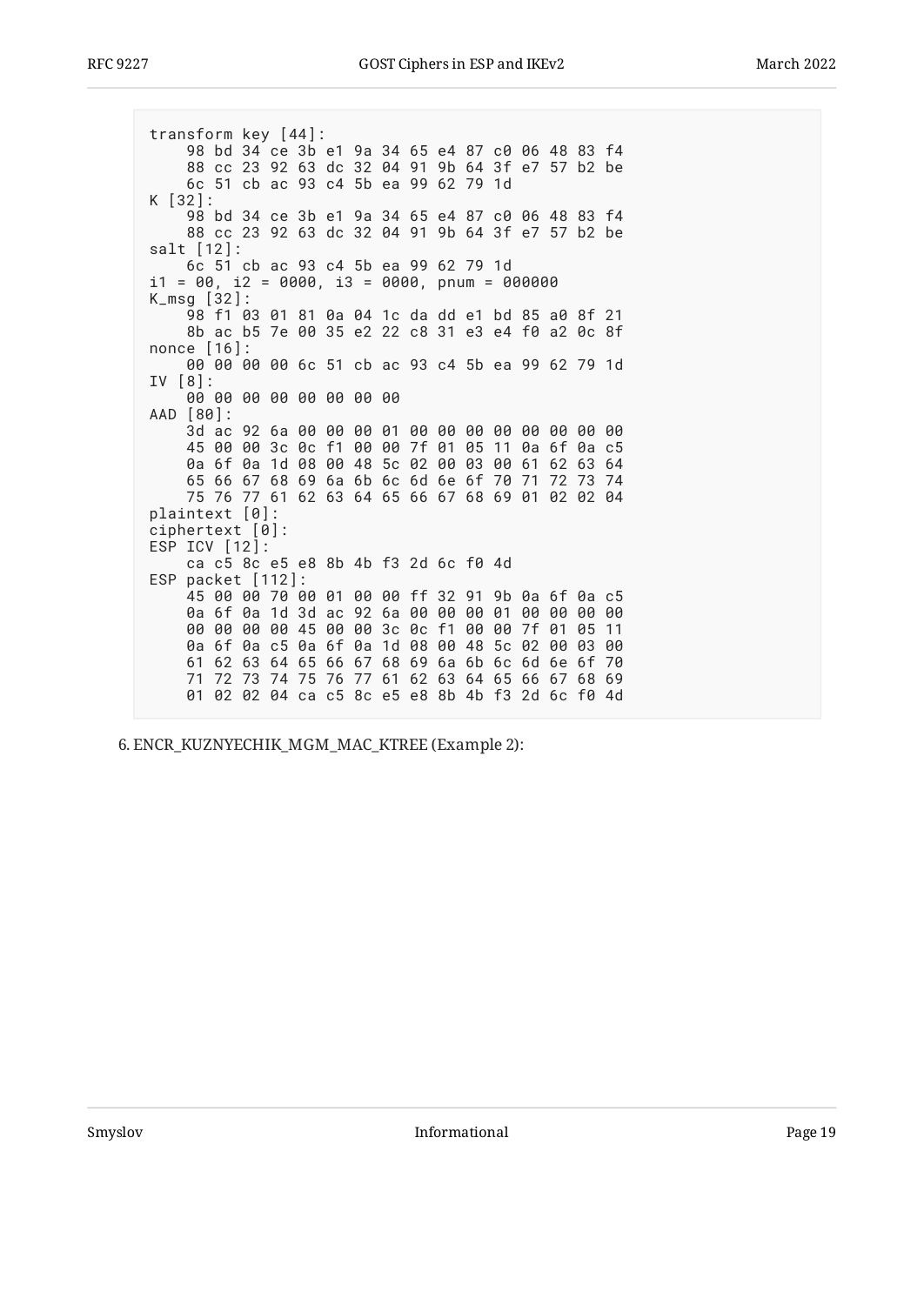transform key [44]: 98 bd 34 ce 3b e1 9a 34 65 e4 87 c0 06 48 83 f4 88 cc 23 92 63 dc 32 04 91 9b 64 3f e7 57 b2 be 6c 51 cb ac 93 c4 5b ea 99 62 79 1d K [32]: 98 bd 34 ce 3b e1 9a 34 65 e4 87 c0 06 48 83 f4 88 cc 23 92 63 dc 32 04 91 9b 64 3f e7 57 b2 be salt [12]: 6c 51 cb ac 93 c4 5b ea 99 62 79 1d  $i1 = 00$ ,  $i2 = 0000$ ,  $i3 = 0001$ , pnum = 000000 K\_msg [32]: 02 c5 41 87 7c c6 23 f3 f1 35 91 9a 75 13 b6 f8 a8 a1 8c b2 63 99 86 2f 50 81 4f 52 91 01 67 84 nonce [16]: 00 00 00 00 6c 51 cb ac 93 c4 5b ea 99 62 79 1d IV [8]: 00 00 00 00 01 00 00 00 AAD [80]: 3d ac 92 6a 00 00 00 06 00 00 00 00 01 00 00 00 45 00 00 3c 0c fb 00 00 7f 01 05 07 0a 6f 0a c5 0a 6f 0a 1d 08 00 43 5c 02 00 08 00 61 62 63 64 65 66 67 68 69 6a 6b 6c 6d 6e 6f 70 71 72 73 74 75 76 77 61 62 63 64 65 66 67 68 69 01 02 02 04 plaintext [0]: ciphertext [0]: ESP ICV [12]: ba bc 67 ec 72 a8 c3 1a 89 b4 0e 91 ESP packet [112]: 45 00 00 70 00 06 00 00 ff 32 91 96 0a 6f 0a c5 0a 6f 0a 1d 3d ac 92 6a 00 00 00 06 00 00 00 00 01 00 00 00 45 00 00 3c 0c fb 00 00 7f 01 05 07 0a 6f 0a c5 0a 6f 0a 1d 08 00 43 5c 02 00 08 00 61 62 63 64 65 66 67 68 69 6a 6b 6c 6d 6e 6f 70 71 72 73 74 75 76 77 61 62 63 64 65 66 67 68 69 01 02 02 04 ba bc 67 ec 72 a8 c3 1a 89 b4 0e 91

ENCR\_MAGMA\_MGM\_MAC\_KTREE (Example 1): 7.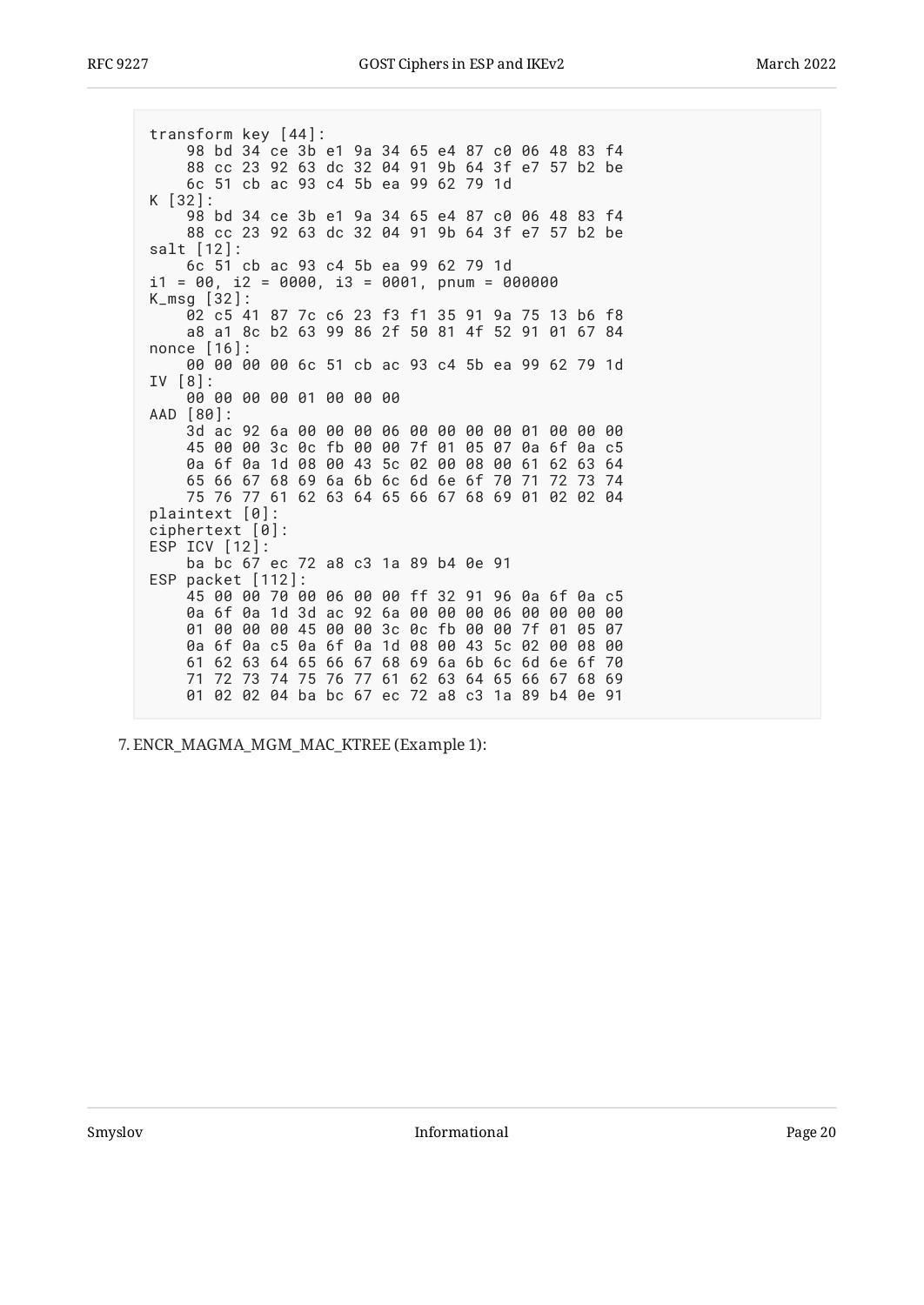transform key [36]: d0 65 b5 30 fa 20 b8 24 c7 57 0c 1d 86 2a e3 39 2c 1c 07 6d fa da 69 75 74 4a 07 a8 85 7d bd 30 88 79 8f 29 K [32]: d0 65 b5 30 fa 20 b8 24 c7 57 0c 1d 86 2a e3 39 2c 1c 07 6d fa da 69 75 74 4a 07 a8 85 7d bd 30 salt  $[4]$ : 88 79 8f 29  $i1 = 00$ ,  $i2 = 0000$ ,  $i3 = 0000$ , pnum = 000000  $K_{\text{msq}}$  [32]: 4c 61 45 99 a0 a0 67 f1 94 87 24 0a e1 00 e1 b7 ea f2 3e da f8 7e 38 73 50 86 1c 68 3b a4 04 46 nonce  $[8]$ : 00 00 00 00 88 79 8f 29  $IV [8]:$ 00 00 00 00 00 00 00 00 AAD [80]: 3e 40 69 9c 00 00 00 01 00 00 00 00 00 00 00 00 45 00 00 3c 0e 08 00 00 7f 01 03 fa 0a 6f 0a c5 0a 6f 0a 1d 08 00 36 5c 02 00 15 00 61 62 63 64 65 66 67 68 69 6a 6b 6c 6d 6e 6f 70 71 72 73 74 75 76 77 61 62 63 64 65 66 67 68 69 01 02 02 04 plaintext [0]:  $ciphertext [0]:$ ESP ICV [8]: 4d d4 25 8a 25 35 95 df ESP packet [108]: 45 00 00 6c 00 13 00 00 ff 32 91 8d 0a 6f 0a c5 0a 6f 0a 1d 3e 40 69 9c 00 00 00 01 00 00 00 00 00 00 00 00 45 00 00 3c 0e 08 00 00 7f 01 03 fa 0a 6f 0a c5 0a 6f 0a 1d 08 00 36 5c 02 00 15 00 61 62 63 64 65 66 67 68 69 6a 6b 6c 6d 6e 6f 70 71 72 73 74 75 76 77 61 62 63 64 65 66 67 68 69 01 02 02 04 4d d4 25 8a 25 35 95 df

8. ENCR\_MAGMA\_MGM\_MAC\_KTREE (Example 2):